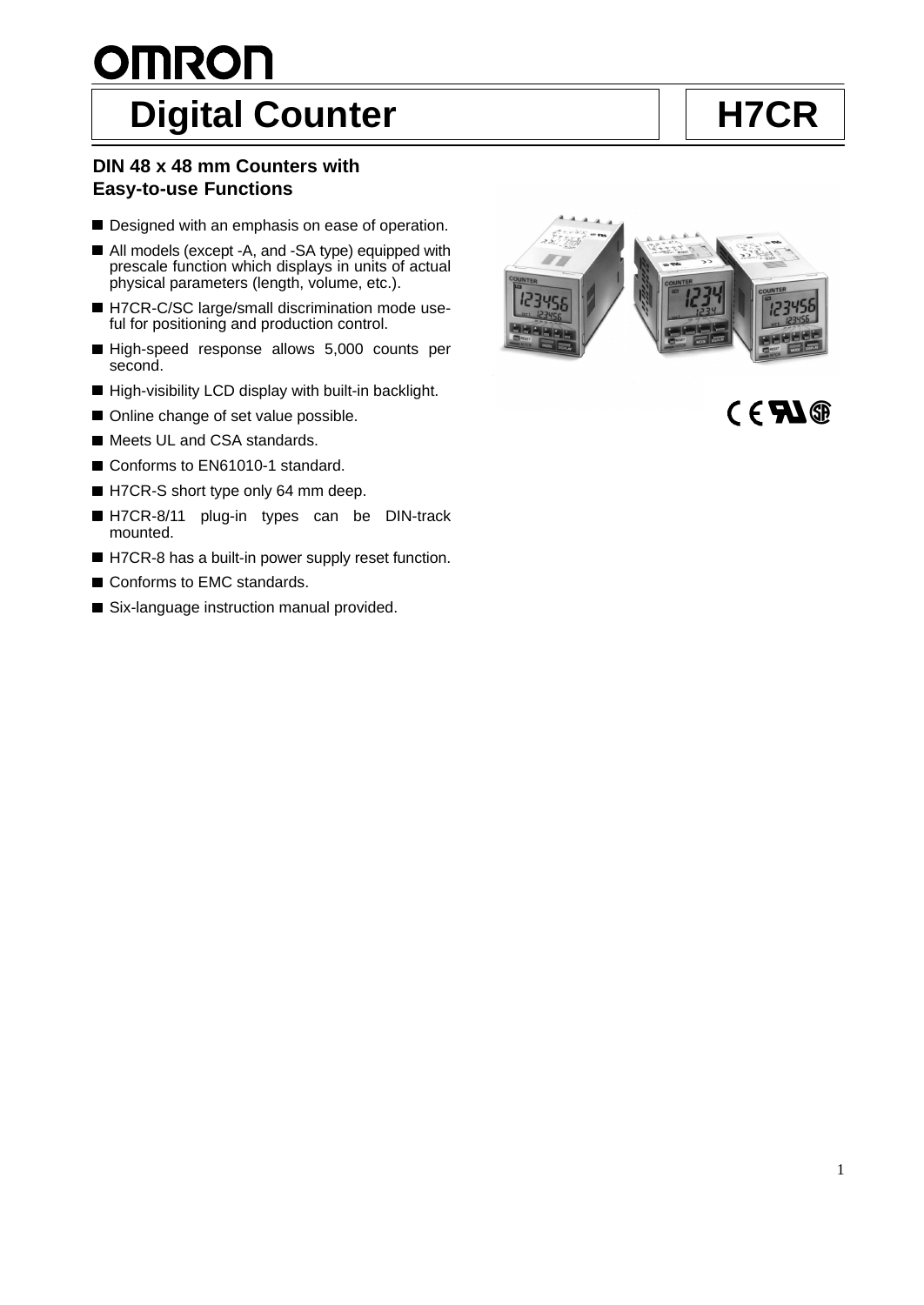# Ordering Information –––––––––––––

**H7CR-A/B/C**

|                              |            |                                           |             |                     |                  |                          |              |                          |                      |                          | <b>H7CR Counters</b>         |                      |                            |                      |                     |                                 |                     |                          |
|------------------------------|------------|-------------------------------------------|-------------|---------------------|------------------|--------------------------|--------------|--------------------------|----------------------|--------------------------|------------------------------|----------------------|----------------------------|----------------------|---------------------|---------------------------------|---------------------|--------------------------|
|                              |            |                                           |             |                     |                  |                          |              |                          |                      |                          |                              |                      |                            |                      |                     |                                 |                     |                          |
|                              |            |                                           |             |                     |                  |                          |              |                          |                      |                          |                              |                      |                            |                      |                     |                                 |                     |                          |
|                              |            |                                           |             |                     |                  |                          |              |                          |                      |                          |                              |                      |                            |                      |                     |                                 |                     |                          |
|                              |            |                                           |             | (without backlight) | Basic type       |                          |              |                          |                      |                          | Standard<br>(with backlight) |                      |                            |                      |                     | ±Range type<br>(with backlight) |                     |                          |
|                              |            |                                           |             |                     |                  |                          |              |                          |                      |                          |                              |                      |                            |                      |                     |                                 |                     |                          |
|                              |            |                                           |             |                     |                  |                          |              |                          |                      |                          |                              |                      |                            |                      |                     |                                 |                     |                          |
|                              |            |                                           |             |                     |                  |                          |              |                          |                      |                          |                              |                      |                            |                      |                     |                                 |                     |                          |
|                              |            |                                           |             |                     | One Stage        |                          |              |                          | One Stage            |                          |                              | <b>Two Stages</b>    |                            |                      | One Stage           |                                 | <b>Two Stages</b>   |                          |
|                              |            |                                           |             |                     |                  |                          |              |                          |                      |                          |                              |                      |                            |                      |                     |                                 |                     |                          |
|                              |            |                                           |             |                     |                  |                          |              |                          |                      |                          |                              |                      |                            |                      |                     | Voltage                         |                     |                          |
|                              |            |                                           |             | No-voltage<br>Input | Voltage<br>input |                          |              | No-voltage<br>Input      | Voltage<br>input     |                          | No-voltage<br>Input          |                      | Voltage<br>input           |                      | No-voltage<br>Input | input                           | No-voltage<br>Input | Voltage<br>input         |
|                              |            |                                           |             |                     |                  |                          |              |                          |                      |                          |                              |                      |                            |                      |                     |                                 |                     |                          |
| External                     |            | Control                                   |             |                     |                  |                          |              |                          |                      |                          | Digits                       |                      |                            |                      |                     |                                 |                     |                          |
| power supply                 | Outputs    | supply<br>voltage                         | 6<br>digits | 4<br>digits         | 6<br>digits      | 4<br>digits              | 6<br>digits  | $\overline{4}$<br>digits | 6<br>digits          | $\overline{4}$<br>digits | 6<br>digits                  | 4<br>digits          | 6<br>digits                | 4<br>digits          | 6<br>digits         | 4<br>digits                     | 6<br>digits         | $\overline{4}$<br>digits |
|                              | Contact    | 100 to 120/<br>200 to 240 VAC<br>50/60 Hz | H7CR<br>-A  | H7CR<br>-A4         | H7CR<br>-AV      | $\overline{\phantom{a}}$ |              |                          |                      |                          |                              |                      |                            |                      |                     |                                 |                     |                          |
| Unused                       |            | 24 VAC                                    | H7CR<br>-A  | H7CR<br>$-A4$       | H7CR<br>-AV      | $\overline{\phantom{a}}$ |              |                          |                      |                          |                              |                      |                            |                      |                     |                                 |                     |                          |
|                              | Transistor | 100 to 120/<br>200 to 240 VAC<br>50/60 Hz | H7CR<br>-AS | H7CR<br>$-AAS$      | H7CR<br>-AVS     | ---                      |              | $\overline{\phantom{a}}$ | $---$                | $\overline{a}$           | $---$                        | $---$                | $---$                      | $\overline{a}$       |                     |                                 |                     |                          |
|                              |            | 24 VAC                                    |             | ---                 | H7CR<br>-AVS     | ---                      |              |                          |                      |                          |                              |                      |                            |                      |                     |                                 |                     |                          |
|                              | Contact    | 100 to 240 VAC<br>50/60 Hz                |             |                     |                  |                          | H7CR<br>-В   | H7CR<br>-B4              | H7CR<br>-BV          | H7CR<br>-B4V             | H7CR<br>-BW                  | H7CR<br>-BW          | H7CR<br>-BWV               | H7CR<br>-BWV         | H7CR-C              | H7CR<br>-CV                     | H7CR<br>-CW         | H7CR<br>-CWV             |
| 12 VDC<br>$(100 \text{ mA})$ |            | 24 VAC<br>12 to 24 VDC                    |             |                     |                  |                          | H7CR<br>-B   | ---                      | H7CR<br>-BW          | H7CR<br>$-B4W$           | H7CR<br>-BW                  | H7CR<br>-BW          | H7CR<br>-BWV               | H7CR<br>-BWV         | H7CR-C              | H7CR<br>-CV                     | H7CR<br>-CW         | H7CR<br>-CWV             |
|                              | Transistor | 100 to 240 VAC<br>50/60 Hz                |             |                     |                  |                          | H7CR<br>-BS  | H7CR<br>-B4S             | H7CR<br>-BVS         | H7CR-<br>B4VS            | H7CR<br>-BWS                 | H7CR<br>-BWS         | H7CR-<br><b>BWVS</b>       | H7CR-<br><b>BWVS</b> | H7CR-CS             | H7CR-<br>CVS                    | H7CR<br>-CWS        | H7CR<br>-CWVS            |
|                              |            | 24 VAC<br>12 to 24 VDC                    |             |                     |                  |                          | H7CR<br>-BS  | ---                      | H7CR-<br><b>BVS</b>  | H7CR<br>-BVS             | H7CR<br>-BWS                 | H7CR<br>-BWS         | H7CR-<br><b>BWVS</b>       | H7CR-<br><b>BWVS</b> | H7CR-CS             | H7CR<br>-CVS                    | H7CR<br>-CWS        | H7CR<br>-CWVS            |
|                              |            | 100 to 240 VAC<br>50/60 Hz                |             |                     |                  |                          | H7CR<br>-BG  | H7CR<br>$-B4G$           | H7CR<br>-BVG         | H7CR-<br>B4VG            | H7CR<br>-BWG                 | H7CR<br>-BWG         | H7CR-<br><b>BWVG</b>       | H7CR-<br><b>BWVG</b> | H7CR-CG             | H7CR<br>-CVG                    | H7CR<br>-CWG        | H7CR<br>-CWVG            |
| 24 VDC<br>$(50 \text{ mA})$  | Contact    | 24 VAC<br>12 to 24 VDC                    |             |                     |                  |                          | H7CR<br>-BG  | $\overline{a}$           | H7CR<br>-BVG         | H7CR-<br>B4VG            | H7CR<br>-BWG                 | H7CR<br>-BWG         | H7CR-<br><b>BWVG</b>       | H7CR-<br><b>BWVG</b> | H7CR-CG             | H7CR<br>-CVG                    | H7CR<br>-CWG        | H7CR<br>-CWVG            |
|                              |            | 100 to 240 VAC<br>50/60 Hz                |             |                     |                  |                          | H7CR<br>-BSG | H7CR-<br>B4SG            | H7CR-<br><b>BVSG</b> | H7CR-<br>B4VSG           | H7CR-<br><b>BWSG</b>         | H7CR-<br><b>BWSG</b> | H7CR-                      | H7CR-<br>BWVSG BWVSG | H7CR-<br>CSG        | H7CR<br>-CVSG                   | H7CR<br>-CWSG       | H7CR<br>-CWVSG           |
|                              | Transistor | 24 VAC<br>12 to 24 VDC                    |             |                     |                  |                          | H7CR<br>-BSG | $\overline{a}$           | H7CR-<br><b>BVSG</b> | H7CR-<br><b>BVSG</b>     | H7CR-<br><b>BWSG</b>         | H7CR-<br><b>BWSG</b> | H7CR-<br><b>BWVSGBWVSG</b> | H7CR-                | H7CR<br>$-CSG$      | H7CR<br>-CVSG                   | H7CR<br>-CWSG       | H7CR<br>-CWVSG           |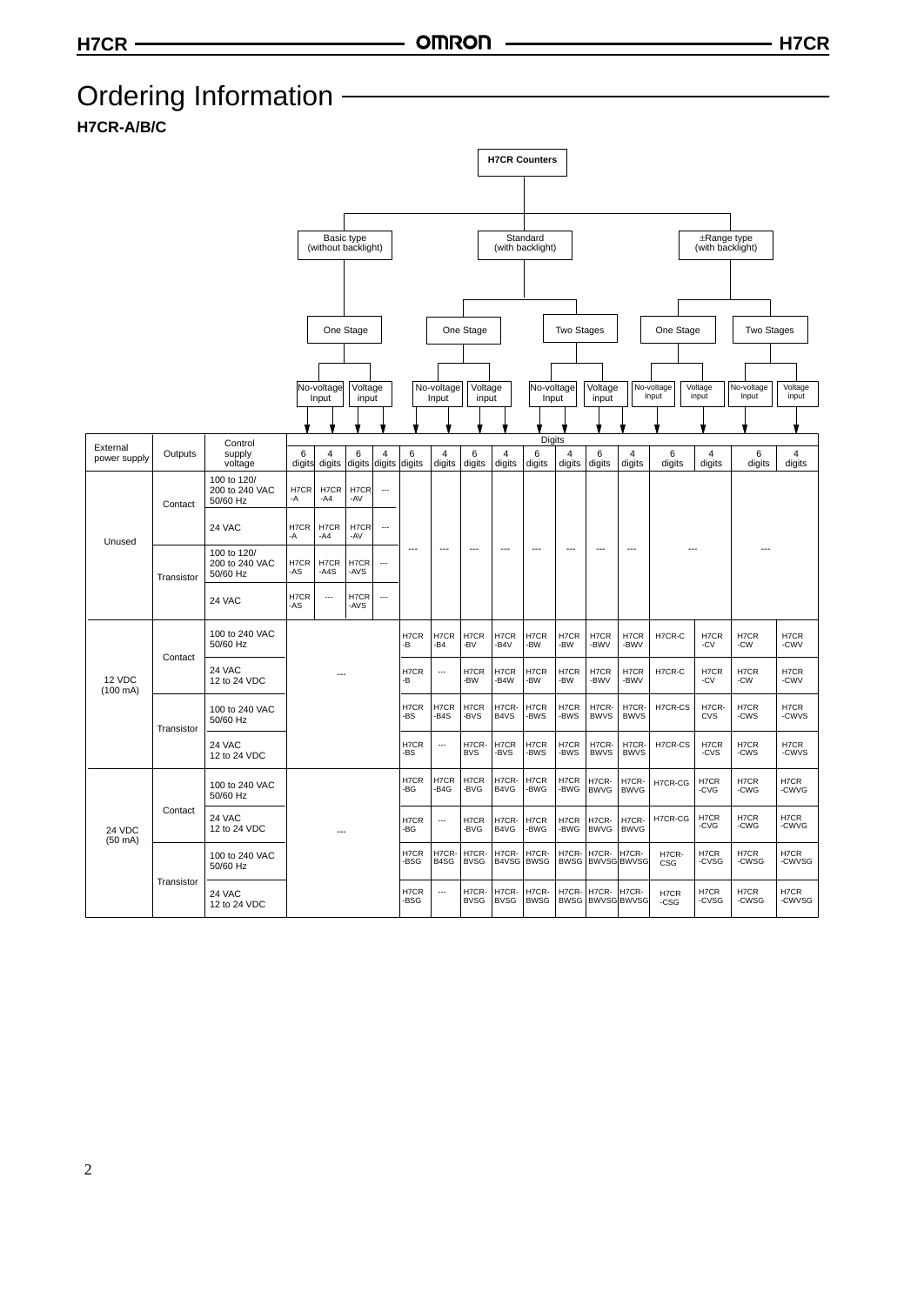## **H7CR-S (Short Body)**



#### **H7CR-8/11 (Plug-in Socket)**



**Note:** Specify both the model and control supply voltage when ordering. With shock prevention cover types are named "H7CR- $\Box$  $\Box$ 500."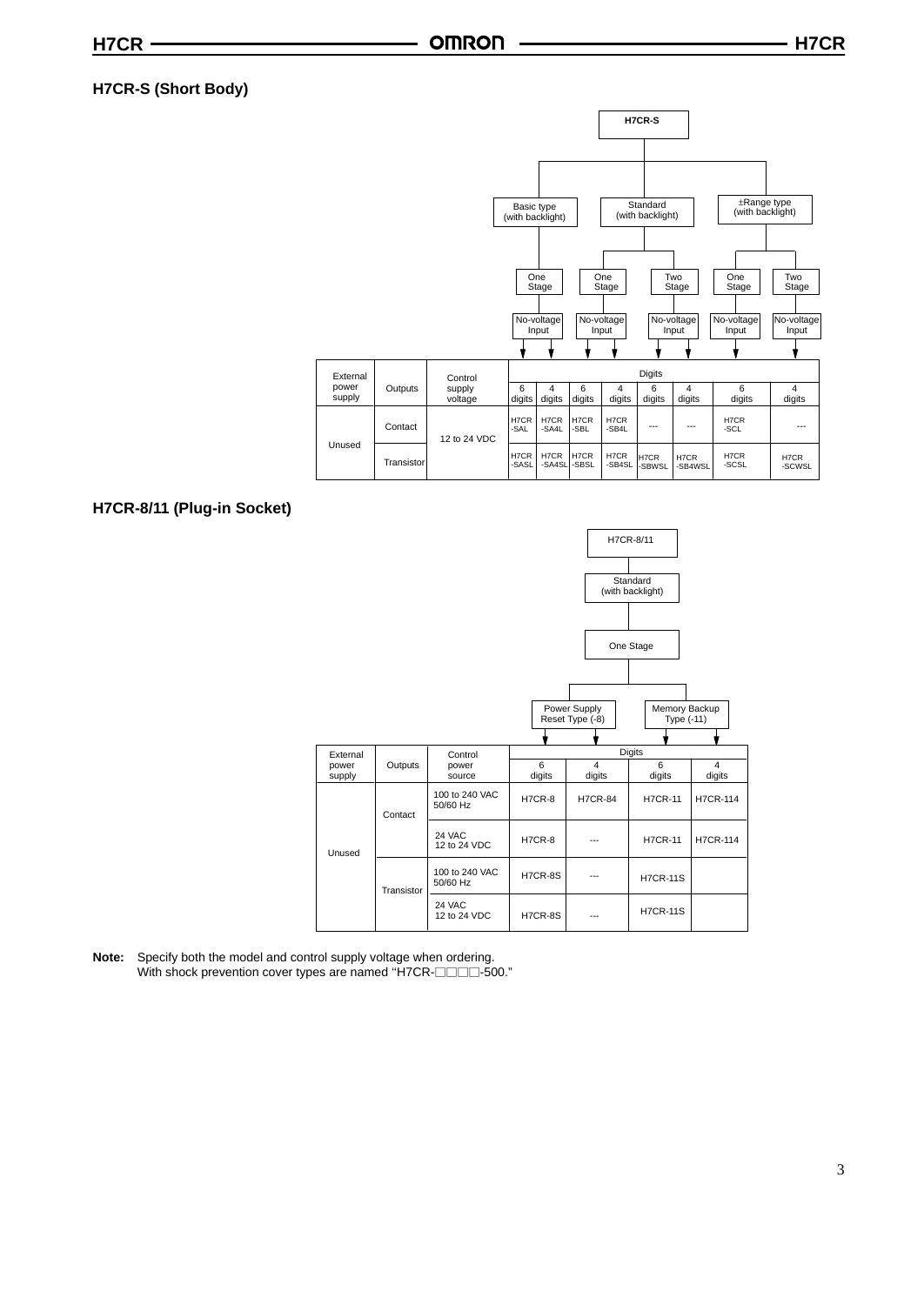# **Model Number Legend**

This model legend does not mean that all combinations of the following features are available.



#### **1. Depth**

S: Short ---: Not short

# **2. Type**

- 
- A: Basic type<br>B: Standard t
- B: Standard type<br>C:  $\pm$  Range type C:  $\pm$  Range type (Only for 6-digit display models)<br>8: Plug-in power reset
- Plug-in power reset
- 11: Plug-in power failure backup

#### **3. No. of digits**

- 4: 4
- ---: 6

#### **4. Setting**

- W: 2-stage setting (Only for -B or -C type)
- ---: 1-stage setting

# ■ Accessories (Order Separately)

| <b>Name</b>                          | Model          |
|--------------------------------------|----------------|
| Soft Cover (with two mounting clips) | Y92A-48F1      |
| <b>Shock Prevention Cover</b>        | Y92A-48T       |
| <b>Panel Mounting Bracket</b>        | Y92F-30        |
| <b>Surface Mounting Bracket</b>      | <b>P2CF-08</b> |
| <b>Flush Mounting Bracket</b>        | P3G-08         |

#### **5. Input**

- V: Voltage input (Not for short body or plug-in type models) ---: No-voltage input
- **6. Control Output**
- S: Transistor output
- --: Contact output
- **7. External Power Supply (Only for -B or -C type)**
- G: 24-VDC power supply
- ---: Other than 24-VDC power supply

#### **8. Backlight**

- L: Short body with backlight<br>---: Other than short body with
- Other than short body with backlight

#### **Operating Environment**

The counter has a water-resistive structure, thus preventing the internal circuitry from drops of water that may penetrate through the space between the keys and operating panel. Before operating with wet or oily hands, however, put a soft cover (sold separately) onto the operating panel. Although the soft cover protects the instrument to IPS4, avoid places where the counter is directly exposed to water or oil.

A Y92F-30 Panel Mounting Adaptor is supplied with each counter. (It can also be ordered independently.)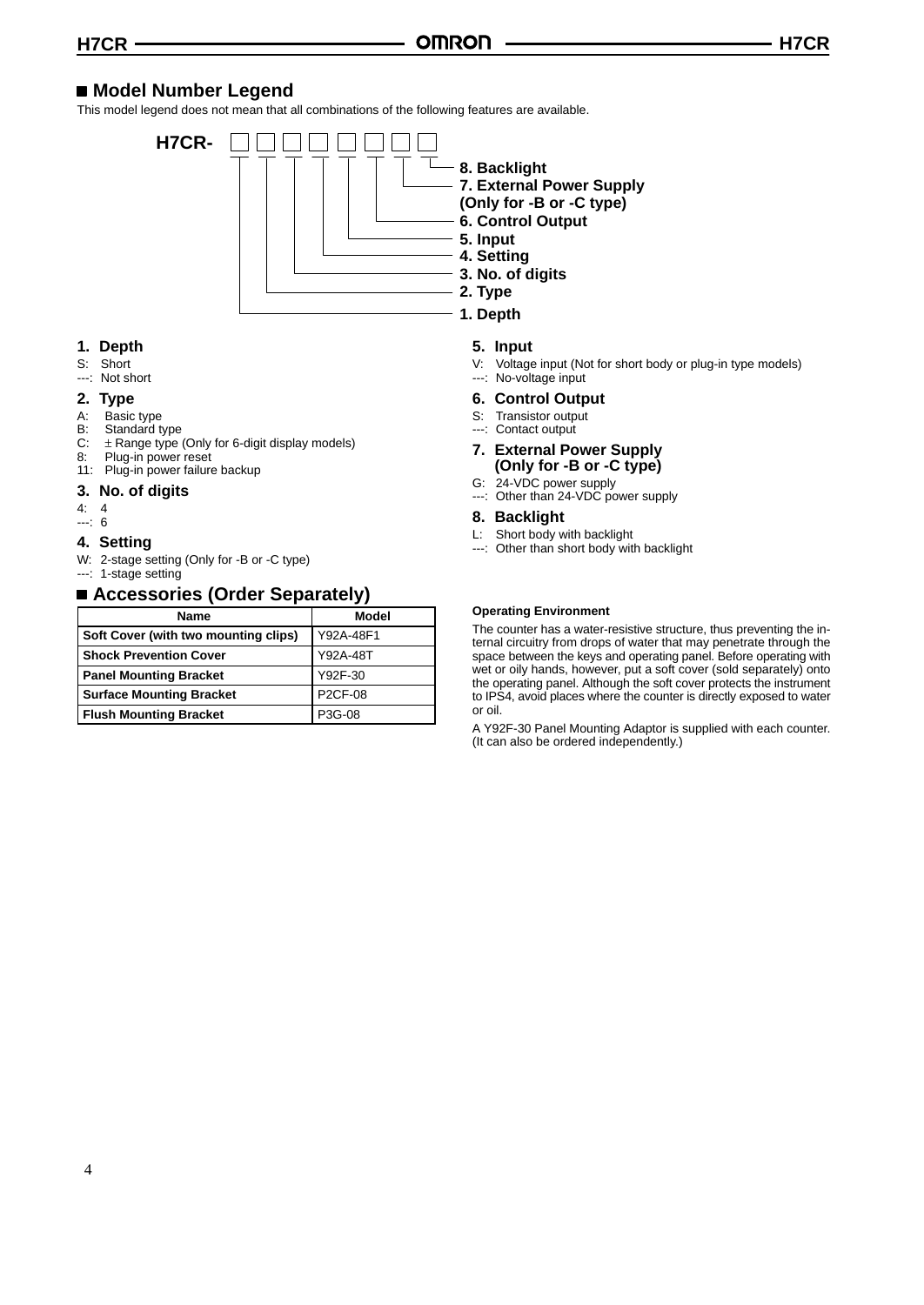**Conforms to VDE 106/P100**

**P2CF-08**

**P3GA-11**

#### **Soft Cover/Y92A-48F1 Shock Prevention Cover/Y92A-48T**



#### **Panel Mounting Bracket/Y92F-30 Surface Mounting Bracket/**



# **Surface Mounting Bracket/ P2F-11**



# H7CR-11 H7CR-11 P3GA-11 Y92F-30

H7CR-8

P2CF-08

<u> पुणाणून</u>

**Flush Mounting Bracket/**

#### **Note:** Models with a Shock Prevention Cover can be ordered by adding "-500" to the end of the model number. Example: H7CR-BW-500 (100 to 240 VAC, 50/60 Hz) (except plug-in type, H7CR-8/11)

# **Flush Mounting Bracket/ P3G-08**



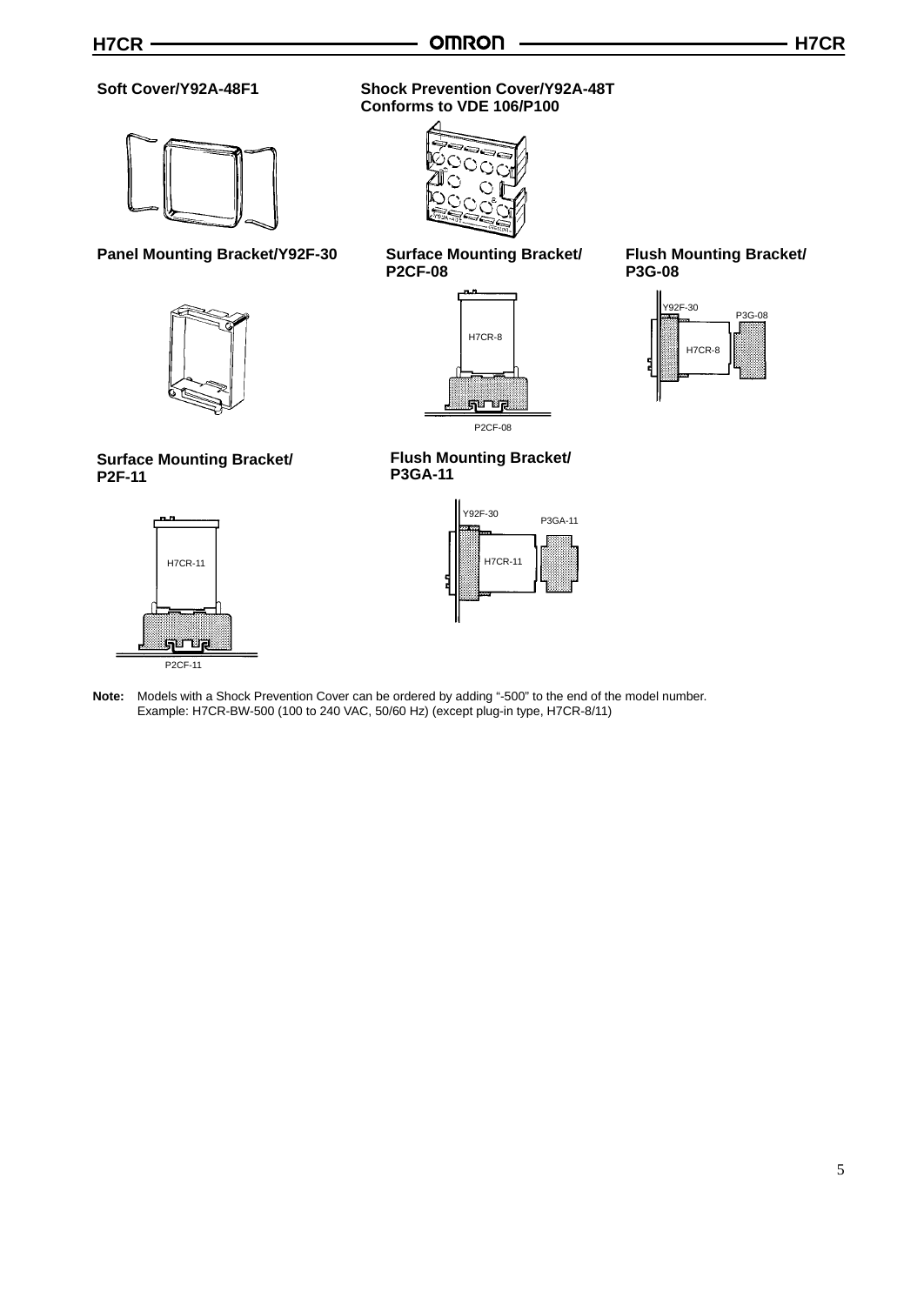# Specifications – **Example 2014**

# **H7CR-A/B/C**

| <b>Model</b>                                                                                                                                                                                                         | H7CR-A/A4 (Basic type)                                                                                                                                                                                                                                                                                         | H7CR-B/B4 (Standard type)                                                                                             | H7CR-C (±Range type)                            |  |  |  |  |  |
|----------------------------------------------------------------------------------------------------------------------------------------------------------------------------------------------------------------------|----------------------------------------------------------------------------------------------------------------------------------------------------------------------------------------------------------------------------------------------------------------------------------------------------------------|-----------------------------------------------------------------------------------------------------------------------|-------------------------------------------------|--|--|--|--|--|
| <b>Classification</b>                                                                                                                                                                                                | Digital preset counter                                                                                                                                                                                                                                                                                         |                                                                                                                       |                                                 |  |  |  |  |  |
| <b>Mounting method</b>                                                                                                                                                                                               | Flush mounting                                                                                                                                                                                                                                                                                                 |                                                                                                                       |                                                 |  |  |  |  |  |
| <b>External connections</b>                                                                                                                                                                                          | Screw terminals                                                                                                                                                                                                                                                                                                |                                                                                                                       |                                                 |  |  |  |  |  |
| <b>Enclosure ratings</b>                                                                                                                                                                                             | IP54 (panel surface)                                                                                                                                                                                                                                                                                           |                                                                                                                       |                                                 |  |  |  |  |  |
| <b>Approved standards</b>                                                                                                                                                                                            | UL508, CSA C22.2 No.14, conforms to EN61010-1                                                                                                                                                                                                                                                                  |                                                                                                                       |                                                 |  |  |  |  |  |
| Input modes*                                                                                                                                                                                                         | Up (incrementing), Down (decrementing), and reversible (Up/Down)<br>Up/Down A (command inputs),<br>Up/Down B (individual inputs),<br>Up/Down C (phase difference inputs)                                                                                                                                       | Reversible<br>Up/Down A (command inputs),<br>Up/Down B (individual inputs),<br>Up/Down C (phase difference<br>inputs) |                                                 |  |  |  |  |  |
| Output modes*                                                                                                                                                                                                        | N, F                                                                                                                                                                                                                                                                                                           | N, F, C, R, K, P, Q, A                                                                                                | K, D, L, H                                      |  |  |  |  |  |
| <b>Reset system</b>                                                                                                                                                                                                  | External and manual resets                                                                                                                                                                                                                                                                                     | External, manual and automatic<br>resets (internal according to C, R,<br>P, and Q mode operation)                     | External and manual resets                      |  |  |  |  |  |
| <b>Prescaling function</b>                                                                                                                                                                                           | Yes (0.001 to 99.999)<br>---                                                                                                                                                                                                                                                                                   |                                                                                                                       |                                                 |  |  |  |  |  |
| <b>Decimal point</b><br>adjustment                                                                                                                                                                                   | Yes (Rightmost 3 digits)<br>---                                                                                                                                                                                                                                                                                |                                                                                                                       |                                                 |  |  |  |  |  |
| Sensor power supply                                                                                                                                                                                                  | $---$                                                                                                                                                                                                                                                                                                          | 12 VDC or 24 VDC (according to model)                                                                                 |                                                 |  |  |  |  |  |
| Input signals                                                                                                                                                                                                        | Count and reset                                                                                                                                                                                                                                                                                                | Count, reset, and key protection                                                                                      |                                                 |  |  |  |  |  |
| Input method                                                                                                                                                                                                         | No-voltage input:<br>No-voltage input:<br>Via opening and closing of contact<br>Via opening<br>and closing of contact<br>Voltage input:<br>Via high and low signal voltages (key protection<br>Voltage input:<br>is no-voltage input only)<br>Via high and<br>low signal voltages (excluding<br>H7CR-A4 model) |                                                                                                                       |                                                 |  |  |  |  |  |
| <b>Control outputs</b><br>SPST-NO contact or transistor<br>1 stage model:<br>SPST-NO contact or transistor (NPN open<br>(NPN open collector) output<br>collector) output<br>2 stage model:<br>open collector) output |                                                                                                                                                                                                                                                                                                                |                                                                                                                       | 2 stages of SPST-NO contact or transistor (NPN) |  |  |  |  |  |
| <b>Display</b>                                                                                                                                                                                                       | <b>LCD</b>                                                                                                                                                                                                                                                                                                     | LCD with backlight                                                                                                    |                                                 |  |  |  |  |  |
| <b>Digits</b>                                                                                                                                                                                                        | 6 digits (0 to 999,999), 4 digits (0 to 9,999)<br>5 digits negative and 6 digits<br>positive (-99,999 to 999,999)                                                                                                                                                                                              |                                                                                                                       |                                                 |  |  |  |  |  |
| <b>Memory backup</b>                                                                                                                                                                                                 | Backup time for power interruption: Approx. 10 years at 20°C                                                                                                                                                                                                                                                   |                                                                                                                       |                                                 |  |  |  |  |  |

\*Refer to timing charts for input and output mode operation.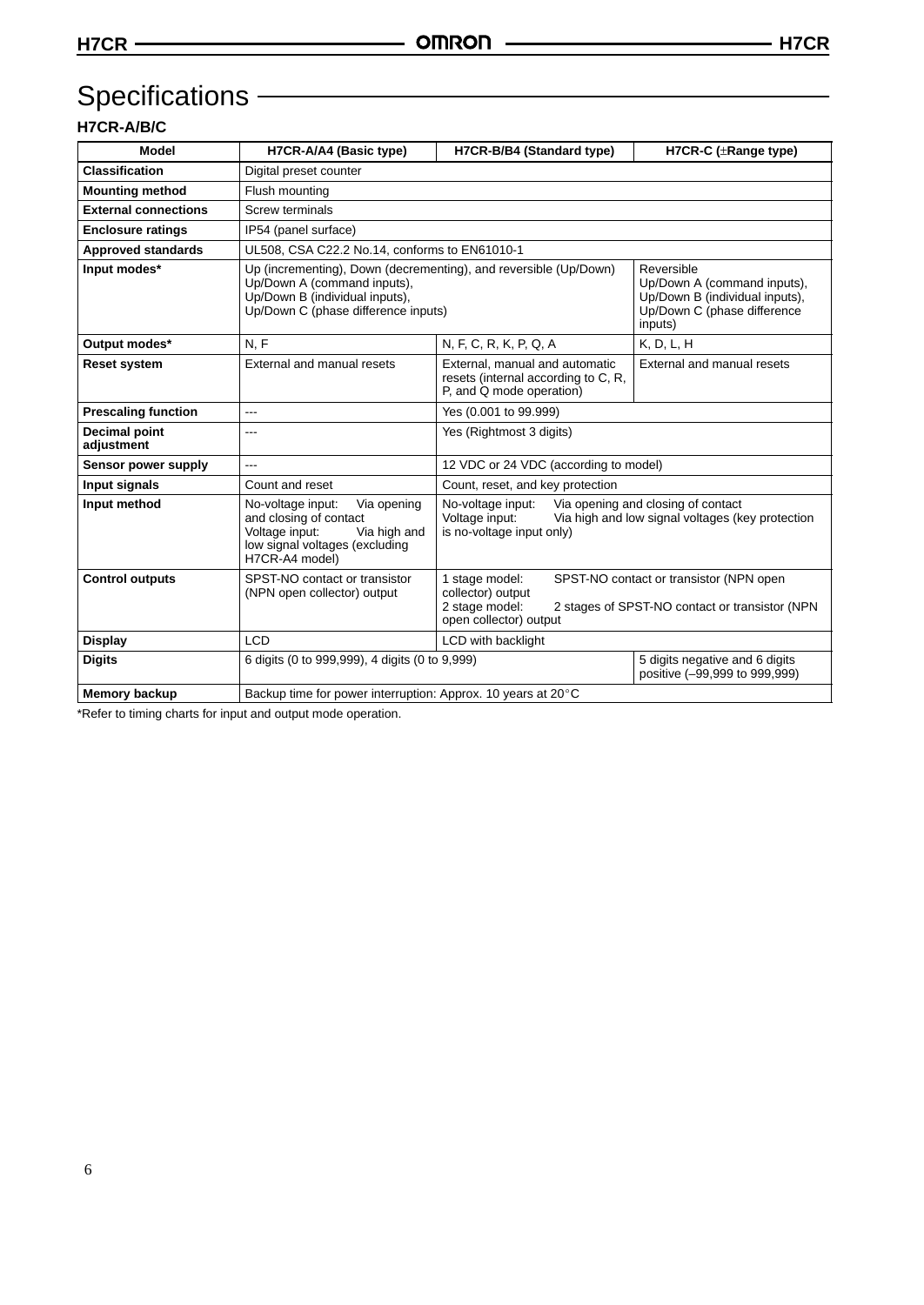# **H7CR-S/8/11**

| <b>Model</b>                                                      | H7CR-SA/SA4<br>(Basic type)                                                                                                                                                    | H7CR-SB/SB4<br>(Standard type)                                                                                  | <b>H7CR-SC</b><br>$(\pm$ Range type)                                                                                         | <b>H7CR-8/84</b><br>(Standard type)                                                                                                                             | H7CR-11/114<br>(Standard type)                                                                                  |  |  |  |
|-------------------------------------------------------------------|--------------------------------------------------------------------------------------------------------------------------------------------------------------------------------|-----------------------------------------------------------------------------------------------------------------|------------------------------------------------------------------------------------------------------------------------------|-----------------------------------------------------------------------------------------------------------------------------------------------------------------|-----------------------------------------------------------------------------------------------------------------|--|--|--|
| <b>Classification</b>                                             | Digital preset counter                                                                                                                                                         |                                                                                                                 |                                                                                                                              |                                                                                                                                                                 |                                                                                                                 |  |  |  |
| <b>Mounting method</b>                                            | Flush mounting                                                                                                                                                                 | Flush mounting, surface mounting                                                                                |                                                                                                                              |                                                                                                                                                                 |                                                                                                                 |  |  |  |
| <b>External connections</b>                                       | Screw terminals                                                                                                                                                                |                                                                                                                 |                                                                                                                              | Socket                                                                                                                                                          |                                                                                                                 |  |  |  |
| <b>Enclosure ratings</b>                                          | IP54 (panel surface)                                                                                                                                                           |                                                                                                                 |                                                                                                                              |                                                                                                                                                                 |                                                                                                                 |  |  |  |
| <b>Approved standards</b>                                         |                                                                                                                                                                                |                                                                                                                 | UL508, CSA C22.2 No.14, conforms to EN61010-1/IEC61010-1, EN50081-2 and EN50082-2                                            |                                                                                                                                                                 |                                                                                                                 |  |  |  |
| Input modes*                                                      | Up (incrementing), Down<br>(decrementing), and reversible<br>(Up/Down)<br>Up/Down A (command inputs),<br>Up/Down B (individual inputs),<br>Up/Down C (phase difference inputs) |                                                                                                                 | Reversible<br>Up/Down A<br>(command inputs),<br>Up/Down B<br>(individual inputs),<br>Up/Down C (phase<br>difference inputs)  | Incrementing, decrementing, and<br>reversible (Up/Down)<br>Up/Down A (command inputs),<br>Up/Down B (individual inputs),<br>Up/Down C (phase difference inputs) |                                                                                                                 |  |  |  |
| Output modes*                                                     | N, F                                                                                                                                                                           | N, F, C, R, K, P, Q,<br>A                                                                                       | K, D, L, H                                                                                                                   | N, F, C, R, K, P, Q, A                                                                                                                                          |                                                                                                                 |  |  |  |
| <b>Reset system</b>                                               | External and<br>manual resets                                                                                                                                                  | External, manual.<br>automatic resets<br>(internal according<br>to $C$ , $R$ , $P$ , and $Q$<br>mode operation) | External and<br>manual resets                                                                                                | External, manual.<br>power supply, and<br>automatic resets<br>(internal according<br>to C, R, P, and $Q$<br>mode operation)                                     | External, manual,<br>automatic resets<br>(internal according<br>to $C$ , $R$ , $P$ , and $Q$<br>mode operation) |  |  |  |
| <b>Prescaling function</b>                                        | ---                                                                                                                                                                            | Yes (0.001 to 99.999)                                                                                           |                                                                                                                              |                                                                                                                                                                 |                                                                                                                 |  |  |  |
| <b>Decimal point</b><br>adjustment                                | ---                                                                                                                                                                            | Yes (Rightmost 3 digits)                                                                                        |                                                                                                                              |                                                                                                                                                                 |                                                                                                                 |  |  |  |
| Input signals                                                     | Count and reset                                                                                                                                                                | Count, reset, and key protection                                                                                |                                                                                                                              | Count and reset                                                                                                                                                 | Count, reset, and<br>key protection                                                                             |  |  |  |
| Input method                                                      | No-voltage input:                                                                                                                                                              | Via opening and closing of contact                                                                              |                                                                                                                              |                                                                                                                                                                 |                                                                                                                 |  |  |  |
| <b>Control outputs</b>                                            | SPST-NO contact<br>or transistor (NPN<br>open collector)<br>output                                                                                                             | 1 stage model:<br>2 stage model:                                                                                | SPST-NO contact or<br>transistor (NPN open collector) output<br>DPST-NO contact or<br>transistor (NPN open collector) output |                                                                                                                                                                 | SPDT-NO contact<br>or transistor (NPN<br>open collector)<br>output                                              |  |  |  |
| <b>Display</b>                                                    | LCD with backlight                                                                                                                                                             |                                                                                                                 |                                                                                                                              |                                                                                                                                                                 |                                                                                                                 |  |  |  |
| 6 digits (0 to 999,999)<br><b>Digits</b><br>4 digits (0 to 9,999) |                                                                                                                                                                                |                                                                                                                 | 6 digits (0 to 999,999)<br>5 digits negative<br>and 6 digits<br>4 digits (0 to 9,999)<br>positive (-99,999<br>to 999,999)    |                                                                                                                                                                 |                                                                                                                 |  |  |  |
| <b>Memory backup</b>                                              |                                                                                                                                                                                | Backup time for power interruption: Approx. 10 years at 20°C (See note.)                                        |                                                                                                                              |                                                                                                                                                                 |                                                                                                                 |  |  |  |

Note: Only set values are backed up with H7CR-8<sup>1</sup> models.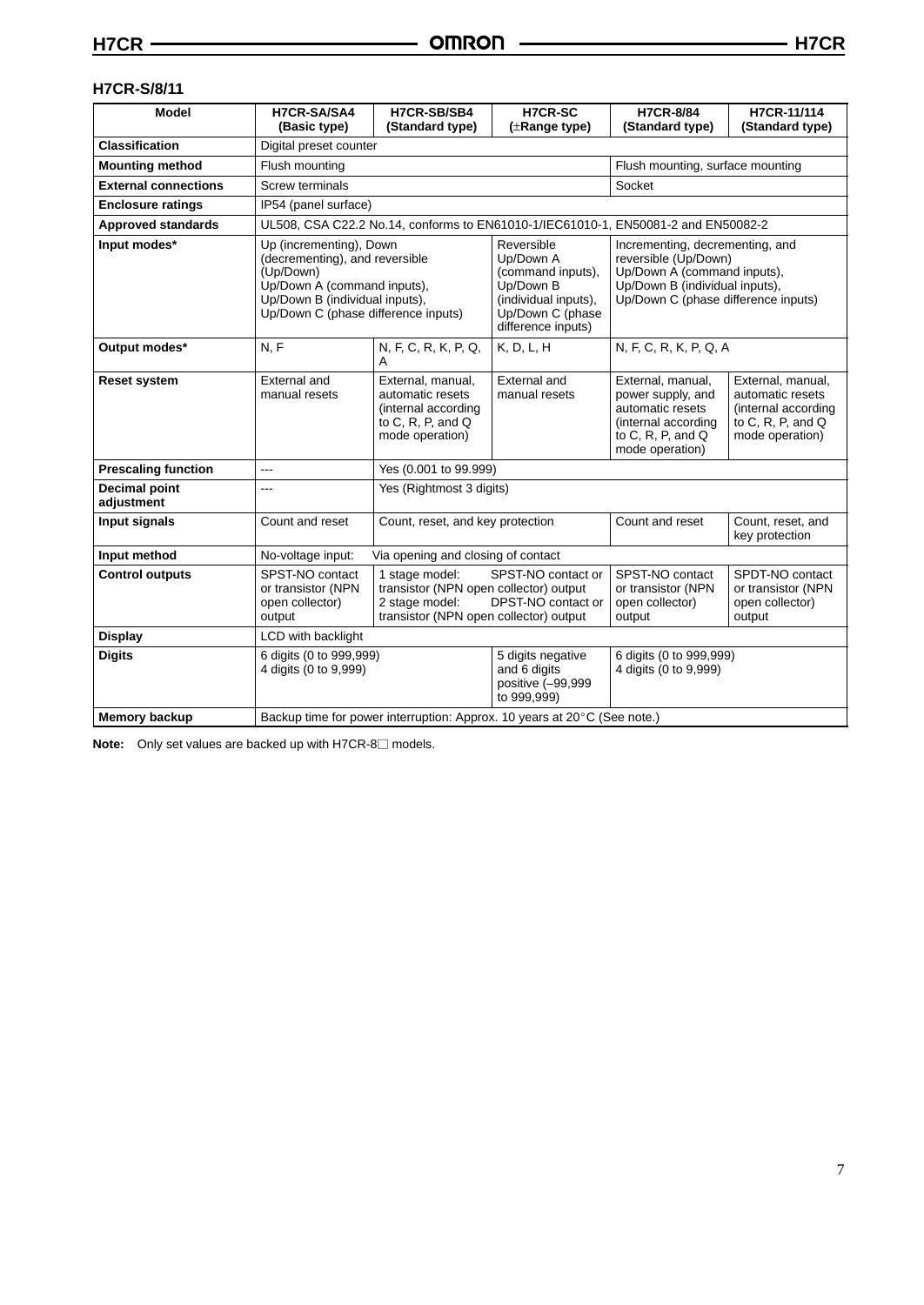# **Ratings**

| H7CR-A/B/C |  |
|------------|--|
|------------|--|

| <b>Model</b>                 | H7CR-A/A4 (Basic type)                                                                                                                                                                                                                  | H7CR-B/B4 (Standard type)                                                                                        | H7CR-C/C4 (±Range type)                           |  |  |
|------------------------------|-----------------------------------------------------------------------------------------------------------------------------------------------------------------------------------------------------------------------------------------|------------------------------------------------------------------------------------------------------------------|---------------------------------------------------|--|--|
| Rated supply voltage         | 100 to 120 VAC/200 to 240 VAC,<br>50/60 Hz, 24 VAC                                                                                                                                                                                      | 100 to 240 VAC, 50/60 Hz, 24 VAC/12 to 24 VDC (ripple: 20%<br>max.)                                              |                                                   |  |  |
| Operating voltage range      | 85% to 110% of rated voltage                                                                                                                                                                                                            |                                                                                                                  |                                                   |  |  |
| <b>Current consumption</b>   | Approx. 6.0 VA (at 50 Hz, 240 VAC);<br>approx. 1.3 VA (at 25 VAC) *                                                                                                                                                                     | Approx. 6.6 VA (at 50 Hz, 240 VAC); approx. 3.2 W (at 24 VDC)**                                                  |                                                   |  |  |
| Max. counting speeds         | 30/1k/5kcps (same setting for CP1 and CP2)                                                                                                                                                                                              |                                                                                                                  |                                                   |  |  |
| Reset                        | Min. pulse width for external reset:<br>20 ms.<br>manual reset                                                                                                                                                                          | Min. pulse width for external reset: 1 or 20 ms,<br>manual reset                                                 |                                                   |  |  |
| Key protection               | ---                                                                                                                                                                                                                                     | Response time: 1 s                                                                                               |                                                   |  |  |
| One-shot time                | ---                                                                                                                                                                                                                                     | 10, 50, 100, 200, and 500 ms (separate setting for stages 1 and 2)                                               |                                                   |  |  |
| Count, reset inputs          | No-voltage input<br>ON impedance:<br>ON residual voltage:<br>$2V$ max.<br>OFF impedance:<br>100 k $\Omega$ max.<br>Voltage input (input resistance: approx. 4.7 $k\Omega$ )<br>4.5 to 30 VDC<br>High level:<br>0 to 2 VDC<br>Low level: | 1 k $\Omega$ max. (Approx. 2 mA when 0 $\Omega$ )                                                                |                                                   |  |  |
| Key protection input         | ---                                                                                                                                                                                                                                     | No-voltage input<br>ON impedance:<br>ON residual voltage:<br>$1 V$ max.<br>OFF impedance:<br>100 k $\Omega$ min. | 1 k $\Omega$ max. (Approx. 2 mA when 0 $\Omega$ ) |  |  |
| <b>Control outputs</b>       | Contacts: 3 A at 250 VAC, resistance load (cos $\phi$ = 1), 3 A at 30 VDC, resistance load (cos $\phi$ = 1)<br>Transistor output: Open collector 100mA at 30 VDC max. residual voltage 2 V max. (Approx. 1 V)                           |                                                                                                                  |                                                   |  |  |
| <b>External power supply</b> | ---                                                                                                                                                                                                                                     | 100 mA, 12 VDC ±10% (5% ripple max.)<br>50 mA, 24 VDC ±10% (5% ripple max.)                                      |                                                   |  |  |

\*When power is turned ON, approx. 2 A (24 VAC) inrush current flows for about 2 ms.

\*\*When power is turned ON, approx. 5 A (240 VAC), 8 A (24 VDC, 24 VAC) inrush current flows for about 2 ms.

#### **H7CR-S/8/11**

| <b>Model</b>                                   | H7CR-SA/SA4<br>(Basic type)                                                                                                                                                | H7CR-SB/SB4<br>(Standard type)                                                                                                                               | <b>H7CR-SC</b><br>(±Range type) | <b>H7CR-8/84</b><br>(Standard type)                                                        | H7CR-11/114<br>(Standard type)                                                                                                                                          |  |  |
|------------------------------------------------|----------------------------------------------------------------------------------------------------------------------------------------------------------------------------|--------------------------------------------------------------------------------------------------------------------------------------------------------------|---------------------------------|--------------------------------------------------------------------------------------------|-------------------------------------------------------------------------------------------------------------------------------------------------------------------------|--|--|
| Rated supply voltage                           | 12 to 24 VDC (contains 20% ripple max.)                                                                                                                                    |                                                                                                                                                              |                                 | 100 to 240 VAC, 50/60 Hz, 24 VAC/12 to<br>24 VDC (ripple: 20% max.)                        |                                                                                                                                                                         |  |  |
| Operating voltage range                        | 85% to 110% of rated voltage                                                                                                                                               |                                                                                                                                                              |                                 |                                                                                            |                                                                                                                                                                         |  |  |
| <b>Current consumption</b>                     | Approx. 1.3 W (at 24 VDC) *                                                                                                                                                |                                                                                                                                                              |                                 | Approx. 2.8 VA (at 50 Hz, 240 VAC) *<br>approx. 1.3 W (at 24 VDC) **                       |                                                                                                                                                                         |  |  |
| Max. counting speeds<br>(CP1, CP2 count input) |                                                                                                                                                                            | 30/1k/5kcps (same setting for CP1 and CP2)                                                                                                                   |                                 |                                                                                            |                                                                                                                                                                         |  |  |
| Reset                                          | Min. pulse width<br>for external reset:<br>$20 \text{ ms}$<br>manual reset                                                                                                 | Min. pulse width for external reset: 1 or<br>$20 \text{ ms}$<br>manual reset                                                                                 |                                 | Min. pulse width for<br>external reset: 1 or 20<br>ms, manual reset,<br>power reset: 0.5 s | Min. pulse width<br>for external reset:<br>1 or 20 ms<br>manual reset                                                                                                   |  |  |
| Key protection                                 | ---                                                                                                                                                                        | Response time: approx. 1 s                                                                                                                                   |                                 |                                                                                            |                                                                                                                                                                         |  |  |
| One-shot time                                  | ---                                                                                                                                                                        | 10, 50, 100, 200, and 500 ms (separate)<br>setting for stages 1 and 2)                                                                                       | 10, 50, 100, 200, and 500 ms    |                                                                                            |                                                                                                                                                                         |  |  |
| <b>Count, reset inputs</b>                     | No-voltage input<br>ON impedance:<br>OFF impedance:                                                                                                                        | 1 k $\Omega$ max. (Approx. 2 mA when 0 $\Omega$ )<br>$2V$ max.<br>ON residual voltage:<br>100 k $\Omega$ max.                                                |                                 |                                                                                            |                                                                                                                                                                         |  |  |
| Key protection input                           | No-voltage input<br>---<br>1 k $\Omega$ max.<br>ON impedance:<br>(Approx. 2 mA when $0 \Omega$ )<br>ON residual voltage: 1 V max.<br>OFF impedance:<br>100 k $\Omega$ min. |                                                                                                                                                              |                                 | ---                                                                                        | No-voltage input<br>ON impedance: 1 $k\Omega$<br>max. (Approx. 2 mA<br>when $0 \Omega$ )<br>ON residual voltage:<br>$1 V$ max.<br>OFF impedance:<br>100 k $\Omega$ min. |  |  |
| <b>Control outputs</b>                         |                                                                                                                                                                            | Contacts: 3 A at 250 VAC, resistance load (cos $\phi$ = 1)<br>Transistor output: Open collector 100mA at 30 VDC max. residual voltage 2 V max. (Approx. 1 V) |                                 |                                                                                            |                                                                                                                                                                         |  |  |

\*When power is turned ON, approx. 5 A (24 VDC, 240 VAC) inrush current flows for about 2 ms.

\*\*When power is turned ON, approx. 8 A (24 VDC, 24 VAC) inrush current flows for about 2 ms.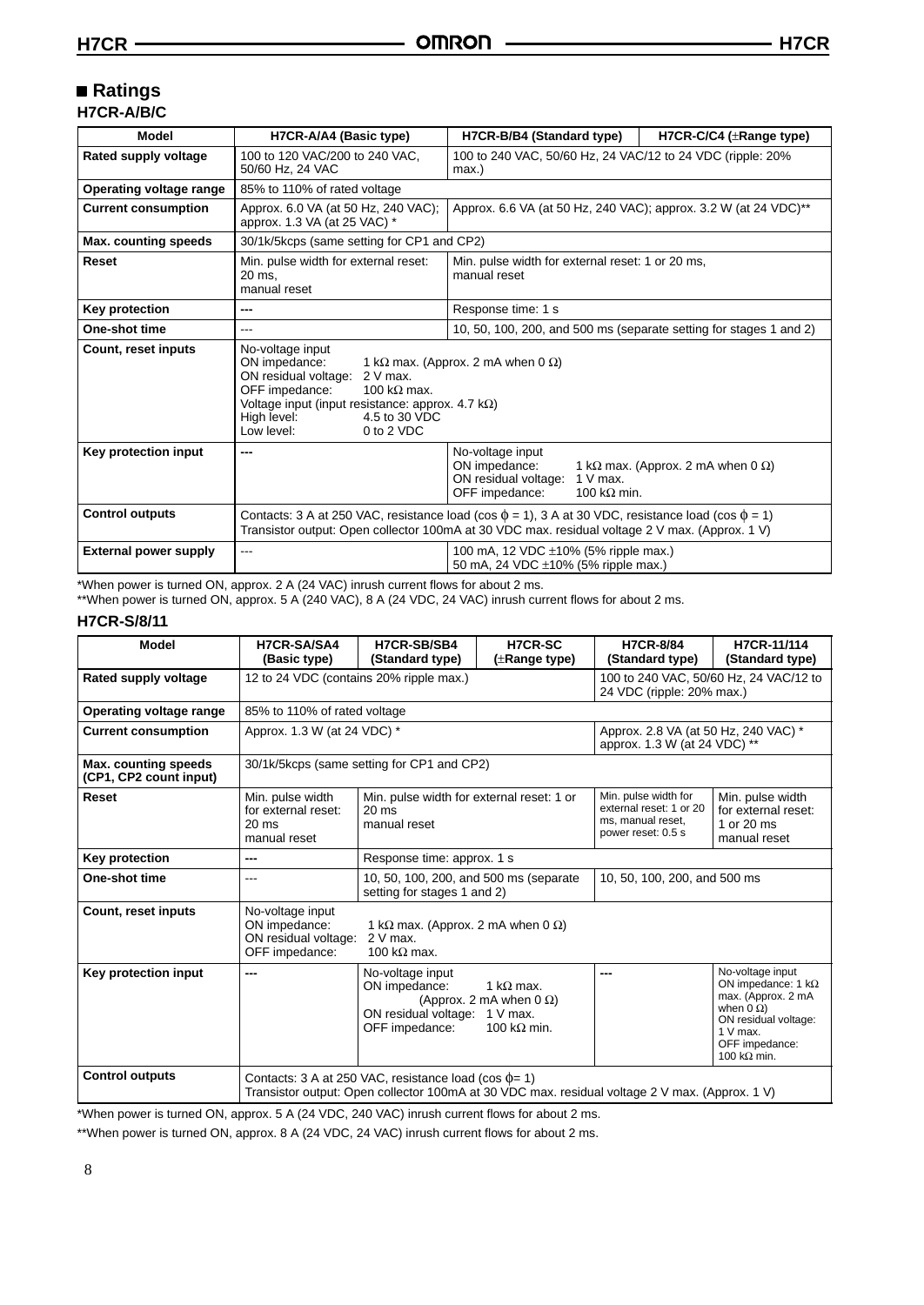# **Characteristics**

| <b>Insulation resistance</b> | and between non-continuous contacts)                                                                                                                                                                              |                                                                                                                                                          | 100 MΩ min. (at 500 VDC) (between current-carrying terminal and exposed non-current-carrying metal parts,                                                                                                                                                                                                                                                                                                                                                                                           |  |  |  |
|------------------------------|-------------------------------------------------------------------------------------------------------------------------------------------------------------------------------------------------------------------|----------------------------------------------------------------------------------------------------------------------------------------------------------|-----------------------------------------------------------------------------------------------------------------------------------------------------------------------------------------------------------------------------------------------------------------------------------------------------------------------------------------------------------------------------------------------------------------------------------------------------------------------------------------------------|--|--|--|
| Dielectric strength          | parts) for 100 to 240 VAC type<br>1,000 VAC for 24VAC/12 to 24 VDC type and for transistor output type                                                                                                            |                                                                                                                                                          | 2,000 VAC, 50/60 Hz for 1 min (between current-carrying terminal and exposed non-current-carrying metal                                                                                                                                                                                                                                                                                                                                                                                             |  |  |  |
| Impulse withstand<br>voltage | type, 1.5 kV for 24 VAC/12 to 24 VDC.                                                                                                                                                                             |                                                                                                                                                          | 3 kV (between power terminals) for 100 to 240 VAC type, 1 kV for 24 VAC/12 to 24 VDC<br>4.5 kV (between current-carrying terminal and exposed non-current-carrying metal parts for 100 to 240 VAC                                                                                                                                                                                                                                                                                                   |  |  |  |
| Noise immunity               | simulator (pulse width: 100 ns/1 us, 1-ns rise)<br>±480 V (between power terminals) for H7CR-S type                                                                                                               |                                                                                                                                                          | $\pm 2$ kV (between power terminals) and $\pm 600$ V (between input terminals), square-wave noise by noise                                                                                                                                                                                                                                                                                                                                                                                          |  |  |  |
| <b>Static immunity</b>       | Destruction: 15 kV<br>Malfunction: 8 kV                                                                                                                                                                           |                                                                                                                                                          |                                                                                                                                                                                                                                                                                                                                                                                                                                                                                                     |  |  |  |
| <b>Vibration resistance</b>  |                                                                                                                                                                                                                   |                                                                                                                                                          | Destruction: 10 to 55 Hz with 0.75-mm single amplitude for 4 cycles each in 3 directions (8 min per cycle)<br>Malfunction: 10 to 55 Hz with 0.5-mm single amplitude for 4 cycles each in 3 directions (8 min per cycle)                                                                                                                                                                                                                                                                             |  |  |  |
| <b>Shock resistance</b>      | Destruction: 300 m/s <sup>2</sup> each in three directions.<br>Malfunction: 100 m/s <sup>2</sup> each in three directions.                                                                                        |                                                                                                                                                          |                                                                                                                                                                                                                                                                                                                                                                                                                                                                                                     |  |  |  |
| Life expectancy              | Mechanical: 10 million operations min.<br>Electrical: 100,000 operations min. 5A at 250 VAC in load resistance                                                                                                    |                                                                                                                                                          |                                                                                                                                                                                                                                                                                                                                                                                                                                                                                                     |  |  |  |
| <b>Ambient temperature</b>   | Operating: $-10^{\circ}$ C to 55 $^{\circ}$ C (with no icing)<br>$-25^{\circ}$ C to 65 $^{\circ}$ C (with no icing)<br>Storage:                                                                                   |                                                                                                                                                          |                                                                                                                                                                                                                                                                                                                                                                                                                                                                                                     |  |  |  |
| <b>Ambient humidity</b>      | Operating: 35% to 85%                                                                                                                                                                                             |                                                                                                                                                          |                                                                                                                                                                                                                                                                                                                                                                                                                                                                                                     |  |  |  |
| <b>EMC</b>                   | (EMI)<br><b>Emission Enclosure:</b><br>Emission AC mains:<br>(EMS)<br>Immunity ESD:<br>Immunity RF-interference:<br><b>Immunity Conducted</b><br>Disturbance:<br><b>Immunity Burst:</b><br><b>Immunity Surge:</b> | EN61326<br>EN55011 Group 1 class A<br>EN55011 Group 1 class A<br>EN61326<br>EN61000-4-2:<br>EN61000-4-3:<br>EN61000-4-6:<br>EN61000-4-4:<br>EN61000-4-5: | 4 kV contact discharge (level 2)<br>8 kV air discharge (level 3)<br>10 V/m (Amplitude-modulated, 80 MHz to 1 GHz) (level 3);<br>10 V/m (Pulse-modulated, 900 MHz ±5 MHz) (level 3)<br>10 V (0.15 to 80 MHz) (according to EN61000-6-2)<br>2 kV power-line (level 3);<br>2 kV I/O signal-line<br>1 kV line to lines (power and output lines) (level 2);<br>2 kV line to ground (power and output lines) (level 3)<br>Immunity Voltage Dip/Interruption EN61000-4-11: 0.5 cycle, 100% (rated voltage) |  |  |  |
| Case color                   | Light gray (Munsell 5Y7/1)                                                                                                                                                                                        |                                                                                                                                                          |                                                                                                                                                                                                                                                                                                                                                                                                                                                                                                     |  |  |  |
| Weight                       | H7CR-A/A4 (AC type): approx. 230 g; H7CR-B/B4/C: approx. 170 g<br>H7CR-S/S4: approx. 120 g; H7CR-8/84/11/114: approx. 150 g                                                                                       |                                                                                                                                                          |                                                                                                                                                                                                                                                                                                                                                                                                                                                                                                     |  |  |  |

# **I/O Functions**

| <b>Inputs</b>  | CP1/CP2                       | Count signal inputs.<br>Up, Down, and Up/Down (command, individual, or phase difference) inputs accepted.                                                                                                                                |  |  |  |  |
|----------------|-------------------------------|------------------------------------------------------------------------------------------------------------------------------------------------------------------------------------------------------------------------------------------|--|--|--|--|
|                | Reset                         | Resets present value. (to zero in Up modes, to preset with 1-stage models in Down mode, and<br>to preset with 2-stage models.)<br>Count inputs are not accepted while reset input is ON.<br>Reset indicator lit while reset input is ON. |  |  |  |  |
|                | Key protection<br>(See note.) | Makes keys inoperative according to key protection level.<br>Key protection indicator lit while key protection input is ON.<br>Effective when power supply is turned off.<br>Effective when protect terminals are shorted.               |  |  |  |  |
| <b>Outputs</b> | <b>OUT 1.2</b>                | Outputs made according to designated output mode when corresponding preset is reached.                                                                                                                                                   |  |  |  |  |

**Note:** Not set for the Basic type and H7CR-8.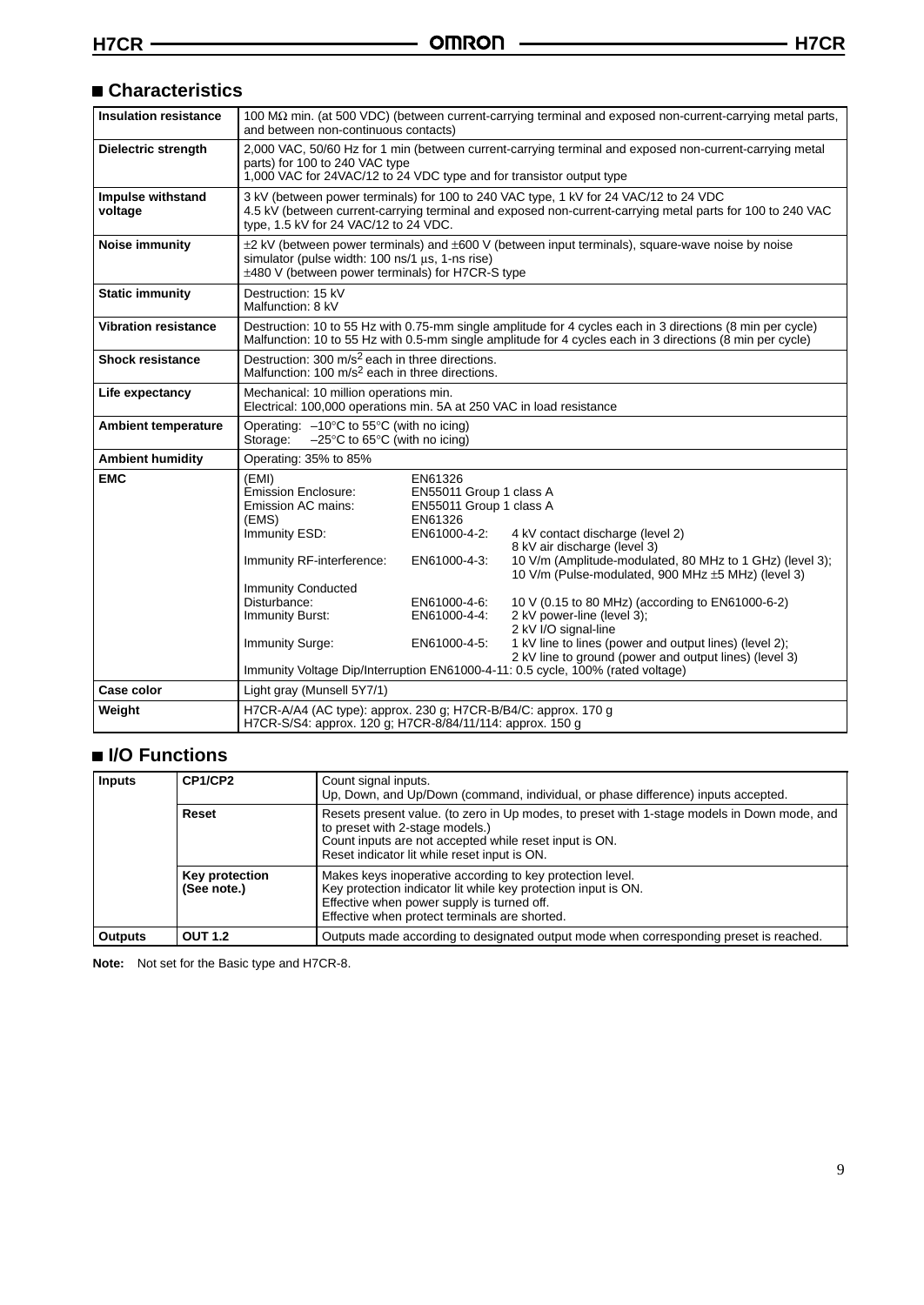# Engineering Data

# **Life-test Curve (Reference Values)**



Reference: A current of 0.15 A max. can be switched at 125 VDC (cos  $\phi = 1$ ) and a current of 0.1 A max. can be switched if L/R = 7 ms. In both cases, a life of 100,000 operations can be expected. The minimum applicable load is 10 mA at 5 VDC (failure level: P, reference value).

 $\overline{2}$ 

# Nomenclature

#### **Indicator**

- 1. Power indicator
- 2. Key protection indicator
- 3. Control output indicator OUT: 1 stage OUT1, OUT2: 2 stages
- 4. Present value (character height: 8 mm) (Zeroes suppressed)
- 5. Set value (character height: 4 mm) (Indicates data in function setting mode)
- 6. Set value 1,2 stage indicator.

#### **Indicator**

- 1. Power indicator
- 2. Key protection indicator
- 3. Control output indicator<br>OUT: 1 stage 1 stage OUT1, OUT2: 2 stages
- 4. Present value (character height: 12 mm) (Leading zeros suppressed)
- 5. Set value (character height: 4.5 mm) (Indicates value in function Setting Mode)
- 6. Set value stage 1 and 2 indicators.



**COUNTER** 

**ESET** e on H7CR

10

### **Operation Key**

- 7. Increment Keys (1 to 6) (Used to change the corresponding digit of the set value. Increment Key (6) of H7CR-C/SC also can be switching for ±code. Used to change data in the function setting mode.)
- 8. Display Key (Switches to the setting displays. For 2 stage model, switch set value 1,2.)
- 9. Mode Key (Switches from run mode to function setting mode. Changes items in the function setting mode.
- 10. Reset Key (Resets present value and outputs.)

# **Operation Key**

- 7. Increment Keys (1 to 4) (Used to change the corresponding digit of the set value. Used to change data in the function Setting Mode.)
- 8. Display Key (Switches to the setting displays. For 2-stage models, switches set value 1 and 2.)
- 9. Mode Key (Switches from Run Mode to Setting Mode. Changes items in the Setting Mode.
- 10. Reset Key

4

5

7

# 7

9 8

3

<sup>(</sup>Resets present value and outputs.)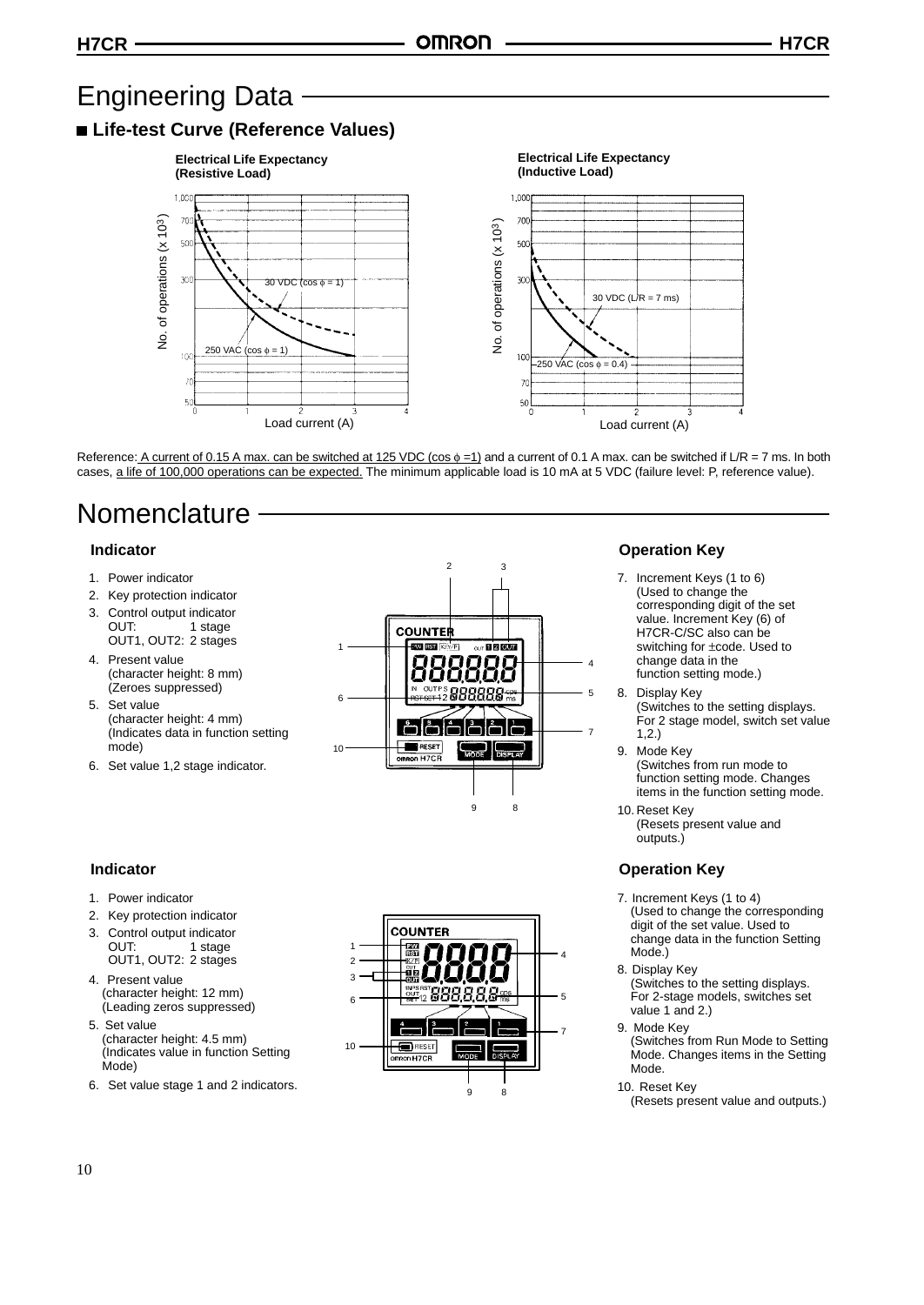# Operation -

# **Factory Settings**

The following table shows the timer settings when it is shipped. Please change the settings as necessary to suit the system before operation. Settings and the display receive power from the internal battery and are therefore unaffected by external power interruptions.

#### **H7CR-A/B/C**

| <b>Model</b>         | H7CR-A/A4 (Basic type) | H7CR-B/B4 (Standard type) | H7CR-C (±Range type)         |
|----------------------|------------------------|---------------------------|------------------------------|
| Present value        | 0                      | 0                         | 0                            |
| <b>Presets</b>       | 0                      | 0                         | 0                            |
| Input mode           | Up                     | Up                        | Up/Down C (phase difference) |
| Output mode          | N                      | N                         | Κ                            |
| Output 2 time        | (HOLD)                 | (HOLD)                    | 500 ms                       |
| Output 1 time        | $---$                  | <b>HOLD</b>               | 500 ms                       |
| Counting speeds      | 30 cps                 | 30 cps                    | 30 cps                       |
| Min. reset time      | $(20 \text{ ms})$      | 20 <sub>ms</sub>          | 20 <sub>ms</sub>             |
| Decimal point        | (no fractions)         | Far right (no fractions)  | Far right (no fractions)     |
| Prescale             | (1,000)                | 1,000                     | 1,000                        |
| Key protection level | ---                    | $KP-1$                    | $KP-1$                       |

**Note:** With the initial settings, there will be no output even if the power supply is connected. External inputs and outputs cannot be used without a power supply.

#### **H7CR-S/8/11**

| <b>Model</b>         | H7CR-SA/SA4<br>(Basic type) | H7CR-SB/SB4<br>(Standard type) | <b>H7CR-SC</b><br>$(\pm$ Range type) | H7CR-8/11/84/114<br>(Standard type) |
|----------------------|-----------------------------|--------------------------------|--------------------------------------|-------------------------------------|
| Present value        |                             |                                | 0                                    | O                                   |
| Presets              | 0                           | 0                              | 0                                    | 0                                   |
| Input mode           | Up                          | Up                             | Up/Down C (phase<br>difference)      | Up                                  |
| Output mode          | N                           | N                              | K                                    | N                                   |
| Output 2 time        | (HOLD)                      | (HOLD)                         | 500 ms                               | (HOLD)                              |
| Output 1 time        | ---                         | <b>HOLD</b>                    | $500$ ms                             | $---$                               |
| Counting speeds      | 30 cps                      | 30 cps                         | 30 cps                               | 30 cps                              |
| Min. reset time      | $(20 \text{ ms})$           | 20 <sub>ms</sub>               | $20$ ms                              | 20 <sub>ms</sub>                    |
| Decimal point        | (no fractions)              | Far right (no fractions)       | Far right (no fractions)             | Far right (no fractions)            |
| Prescale             | (1,000)                     | 1.000                          | 1.000                                | 1.000                               |
| Key protection level | ---                         | $KP-1$                         | $KP-1$                               | KP-1 (H7CR-11 only)                 |

**Note:** With the initial settings, there will be no output even if the power supply is connected. External inputs and outputs cannot be used without a power supply.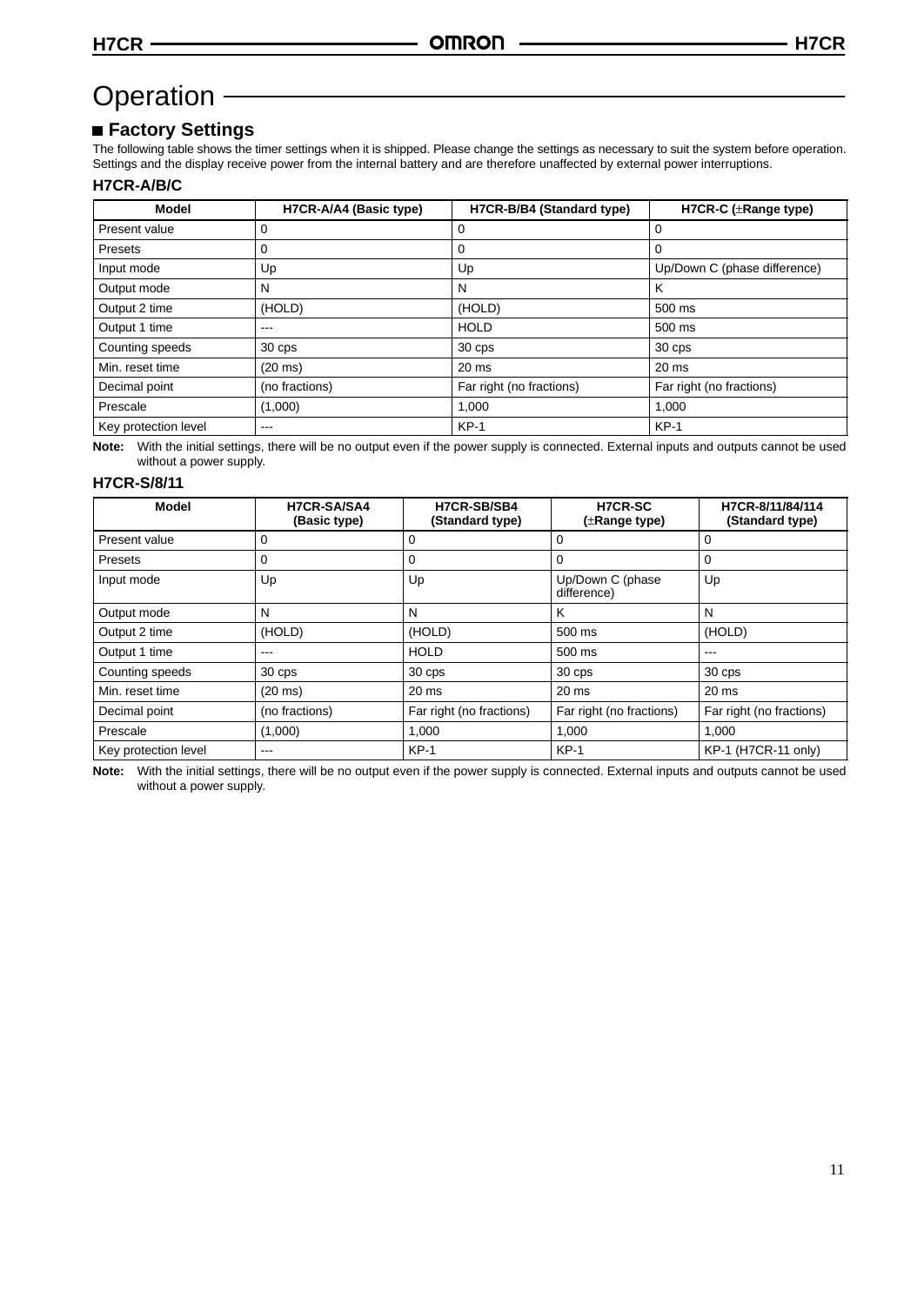# **Operational Overview**



# **Setting Item Table**

| Mode                        | Setting           | Applicable model H7CR           |                                 | <b>Description</b> | <b>Setting procedure</b> |               |                                                                                                                                                                                                                |                                                                                                                                                                                                                                                                                                                                                                                                                                                                                                                                                                                                                                                                                 |
|-----------------------------|-------------------|---------------------------------|---------------------------------|--------------------|--------------------------|---------------|----------------------------------------------------------------------------------------------------------------------------------------------------------------------------------------------------------------|---------------------------------------------------------------------------------------------------------------------------------------------------------------------------------------------------------------------------------------------------------------------------------------------------------------------------------------------------------------------------------------------------------------------------------------------------------------------------------------------------------------------------------------------------------------------------------------------------------------------------------------------------------------------------------|
|                             | item              | -A/<br>A4/<br><b>SA/</b><br>SA4 | -B/<br><b>B4/</b><br>SB/<br>SB4 | -C/<br><b>SC</b>   | -8<br>/84                | $-11/$<br>114 |                                                                                                                                                                                                                |                                                                                                                                                                                                                                                                                                                                                                                                                                                                                                                                                                                                                                                                                 |
| Run<br>mode                 | Set value<br>1, 2 | No                              | Yes                             | Yes                | No                       | <b>No</b>     | Compared to the present<br>value. Determines the<br>timing of the control<br>output according to the<br>output mode. The<br><b>DISPLAY Key switches</b><br>between set value 1 and<br>2. (2-stage model only.) | Sequence when changing a digit using the<br>Increment Keys $(1$ to $6$ $(4)$ ).<br>$\rightarrow$ n $\rightarrow$ n $\rightarrow$ n $\rightarrow$ n $\rightarrow$ n $\rightarrow$ n $\rightarrow$ n $\rightarrow$ n $\rightarrow$ n $\rightarrow$ n $\rightarrow$ n $\rightarrow$ n $\rightarrow$ n $\rightarrow$ n $\rightarrow$ n $\rightarrow$ n $\rightarrow$ n $\rightarrow$ n $\rightarrow$ n $\rightarrow$ n $\rightarrow$ n $\rightarrow$ n $\rightarrow$ n $\rightarrow$ n $\rightarrow$ n $\rightarrow$ n $\rightarrow$ n $\rightarrow$ n $\rightarrow$ n $\rightarrow$ n $\rightarrow$ n $\rightarrow$<br>Note: (-) is H7CR-C and -SC type (Increment Key<br>6) only. |
| Function<br>setting<br>mode | Input<br>mode     | Yes                             | Yes                             | <b>Yes</b>         | Yes                      | Yes           | Determines the input<br>mode selecting from Up.<br>Down, Up/Down modes.                                                                                                                                        | Press keys 1 to 6 (4) to change the displayed<br>mode.<br>$\blacktriangleright$ ll* $\blacktriangleright$ d* $\dashrightarrow$ lld-R $\dashrightarrow$ lld-b $\dashrightarrow$ lld-E $\dashv$<br>(Up) (Down) (Up/Down A) (Up/Down B) (Up/Down C)<br>*No input mode for -C/SC type.                                                                                                                                                                                                                                                                                                                                                                                              |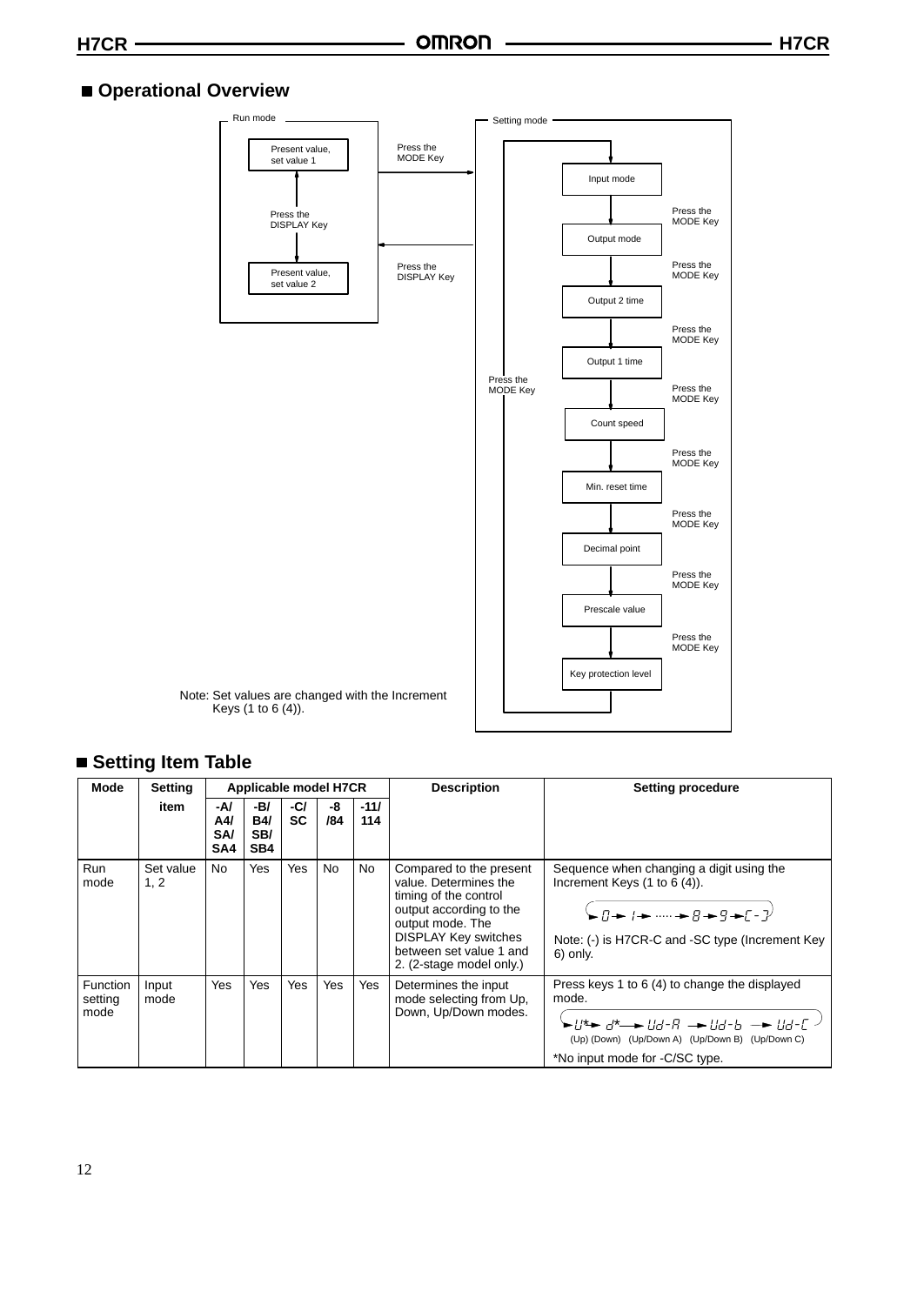| Mode                        | Setting                                                  |                                 |                                 | Applicable model H7CR |           |               | <b>Description</b>                                                                                                                                                                                                                                                         | <b>Setting procedure</b>                                                                                                                                                                                                                                                                                                                                                                                                                                                                                                                                                                                     |  |
|-----------------------------|----------------------------------------------------------|---------------------------------|---------------------------------|-----------------------|-----------|---------------|----------------------------------------------------------------------------------------------------------------------------------------------------------------------------------------------------------------------------------------------------------------------------|--------------------------------------------------------------------------------------------------------------------------------------------------------------------------------------------------------------------------------------------------------------------------------------------------------------------------------------------------------------------------------------------------------------------------------------------------------------------------------------------------------------------------------------------------------------------------------------------------------------|--|
|                             | item                                                     | -A/<br>A4/<br><b>SA/</b><br>SA4 | -B/<br><b>B4/</b><br>SB/<br>SB4 | $-C/$<br><b>SC</b>    | -8<br>/84 | $-11/$<br>114 |                                                                                                                                                                                                                                                                            |                                                                                                                                                                                                                                                                                                                                                                                                                                                                                                                                                                                                              |  |
| Function<br>setting<br>mode | Output<br>mode                                           | Yes                             | Yes                             | Yes                   | Yes       | Yes           | Determines the form of<br>the control output. (Refer<br>to the present value vs.<br>output diagrams on<br>pages 16 to 18.)<br>Determines the output<br>time for control output<br>(Output 2).                                                                              | Press keys 1 to 6 (4) to change the displayed<br>mode.<br>H7CR-A/SA $\left(\begin{array}{c} \sqrt{n+1} \end{array}\right)$<br>$(N)$ $(F)$<br>H7CR-B/SB/8/11<br>$\rightarrow$ n $\rightarrow$ F $\rightarrow$ E $\rightarrow$ R $\rightarrow$ k $\rightarrow$ P $\rightarrow$ B $\rightarrow$ R $\rightarrow$<br>$(N)$ $(F)$ $(C)$ $(R)$ $(K)$ $(P)$<br>(Q)<br>(A)<br>H7CR-C/SC<br>$K + d$<br>(K) (D) (L) (H)<br>*2-stage model only.<br>Press keys 1 to 6 (4) to change the Output 2<br>time. (Applicable to output modes C, R, K, P,<br>Q, and A only.<br>► <i>IDms<sup>→</sup> 5Dms→ IDDms→20Dms→50Dms</i> |  |
|                             | Output<br>time 1<br>$(2\text{-stage})$<br>model<br>only) | No                              | Yes                             | Yes                   | No        | No            | Determines the output<br>time of the control output<br>(OUT 1) for 2-stage<br>model counters.                                                                                                                                                                              | Press keys 1 to 6 (4) to change the displayed<br>mode.<br>$H\ddot{o}Ld$<br>*H7CR-BW/SBW only.                                                                                                                                                                                                                                                                                                                                                                                                                                                                                                                |  |
|                             | Count<br>speed                                           | Yes                             | Yes                             | Yes                   | Yes       | Yes           | Switches the count input<br>filter to protect against<br>errant counts due to<br>interference.                                                                                                                                                                             | Press keys 1 to 6 (4) to change the displayed<br>mode.<br>$\zeta_{\mathsf{F}}$ 30 $\rightarrow$ 1k $\rightarrow$ 5k $\zeta$<br>(30cps) (1kcps) (5kcps)                                                                                                                                                                                                                                                                                                                                                                                                                                                       |  |
|                             | Min. reset<br>time                                       | No.                             | Yes                             | Yes                   | Yes       | Yes           | Determines the initial<br>signal width of the<br>external reset.                                                                                                                                                                                                           | Press keys 1 to 6 (4) to change the displayed<br>mode.<br>$(1 \text{ ms})$ $1 \rightarrow 20$ (20 ms)                                                                                                                                                                                                                                                                                                                                                                                                                                                                                                        |  |
|                             | Decimal<br>point                                         | No                              | Yes                             | Yes                   | Yes       | Yes           | Determines the decimal<br>point position of the<br>present and set values.                                                                                                                                                                                                 | Move the decimal point position from left to right<br>with keys, $1$ to $6(4)$ .                                                                                                                                                                                                                                                                                                                                                                                                                                                                                                                             |  |
|                             | Prescale<br>value<br>(See note<br>2.)                    | No.                             | Yes                             | Yes                   | Yes       | Yes           | Can calculate and display<br>a physical parameter<br>(volume, length, etc.)<br>from the present value.<br>For example, if one count<br>input represented a<br>movement of 0.02 mm,<br>the prescale value would<br>be 0.02. Values from<br>0.001 to 99.999 are<br>possible. | Change the value of the digits with the<br>corresponding keys, 1 to 6 (4).<br>$-0 \rightarrow 1 \rightarrow 2 \rightarrow \cdots \rightarrow 8 \rightarrow 9$ )<br>3 2 1<br>54                                                                                                                                                                                                                                                                                                                                                                                                                               |  |
|                             | Key<br>protection<br>level                               | No                              | Yes                             | Yes                   | No        | Yes           | Locks certain keys to<br>prevent accidental<br>operation. The key<br>protection level, kP-1 to<br>kP-4, determines which<br>keys are locked when the<br>key protection input is<br>ON. The locked keys are<br>crossed out in the<br>diagram on the right.                  | Sequence when changing the key protection<br>level using the Increment Keys (1 to 6 (4)).<br>$k + kP - 1 + kP - 2 - kP - 3 - kP - 4$<br>$<$ KP $-1$ ><br>$<$ KP $-2$ ><br>OM RESET<br><b>RESET</b><br><b>SIRON H7CR</b><br>$<$ KP $-3$ ><br>$<$ KP-4><br>n ri<br>ridrial<br>RESET<br>MIRESET<br>$m$ con $H7CR$                                                                                                                                                                                                                                                                                               |  |

**Note:** 1. Settings changed in setting mode are not effective until run mode is entered.

<sup>2.</sup> Incorrectly setting the prescale value may result in counting errors. Check that the prescale value is set correctly before starting operation.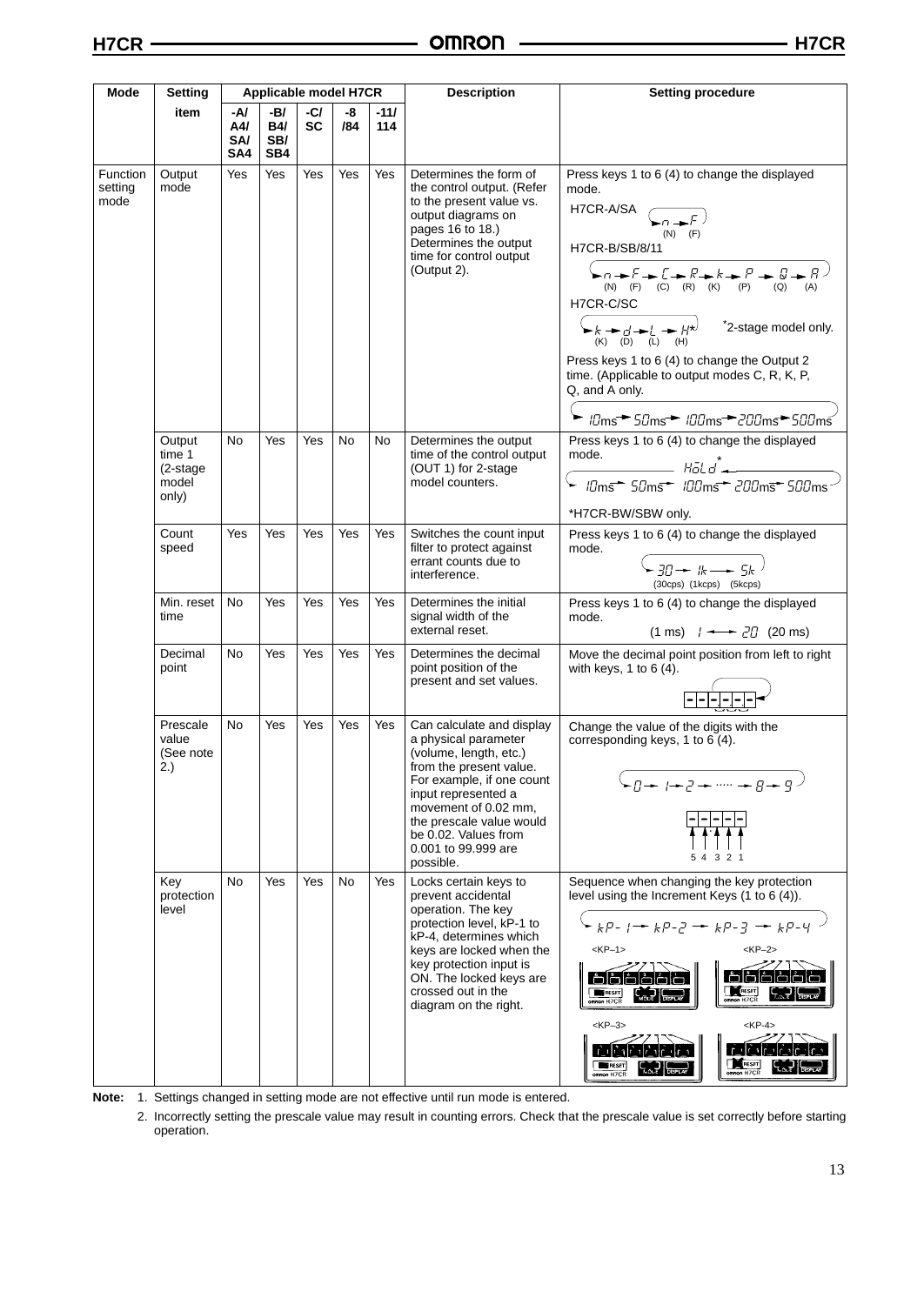# **Examples**

# **Run Mode**

#### **Changing the Set Value**

1. Press the DISPLAY Key to change the displayed preset value 1 and 2 during operation.



## **Setting Mode**

#### **Changing Settings in the Function Setting Mode**

- 1. Press the MODE Key to switch from run mode to setting mode.
	- The Counter will continue operation if switched from run mode to function setting mode during operation.
	- The MODE Key will be locked if the key protection function is enabled.
	- Settings changed in the function setting mode are not effective until run mode is entered. As the operating conditions will change in this case, always reset operation with the RESET Key or a reset input.



2. Press the MODE Key to scroll successively through the items that can be set. Release the MODE Key to select the desired item.



- 2. Change the set value from 250 to 1,250.
- Pressing keys 1 through 6 (1 through 4 for 4-digit models) increments the corresponding column by1.
- Non-significant zeros are normally not shown on the set value display.



- 3. Changing the selected item
	- Press the MODE Key until the desired item appears
	- Change the item setting by pressing keys 1 through 6 (1 through 4 for 4-digit models). (Press the DISPLAY Key to switch back from function setting mode to run mode.)



• Press the DISPLAY Key to return to Run mode from Setting mode.

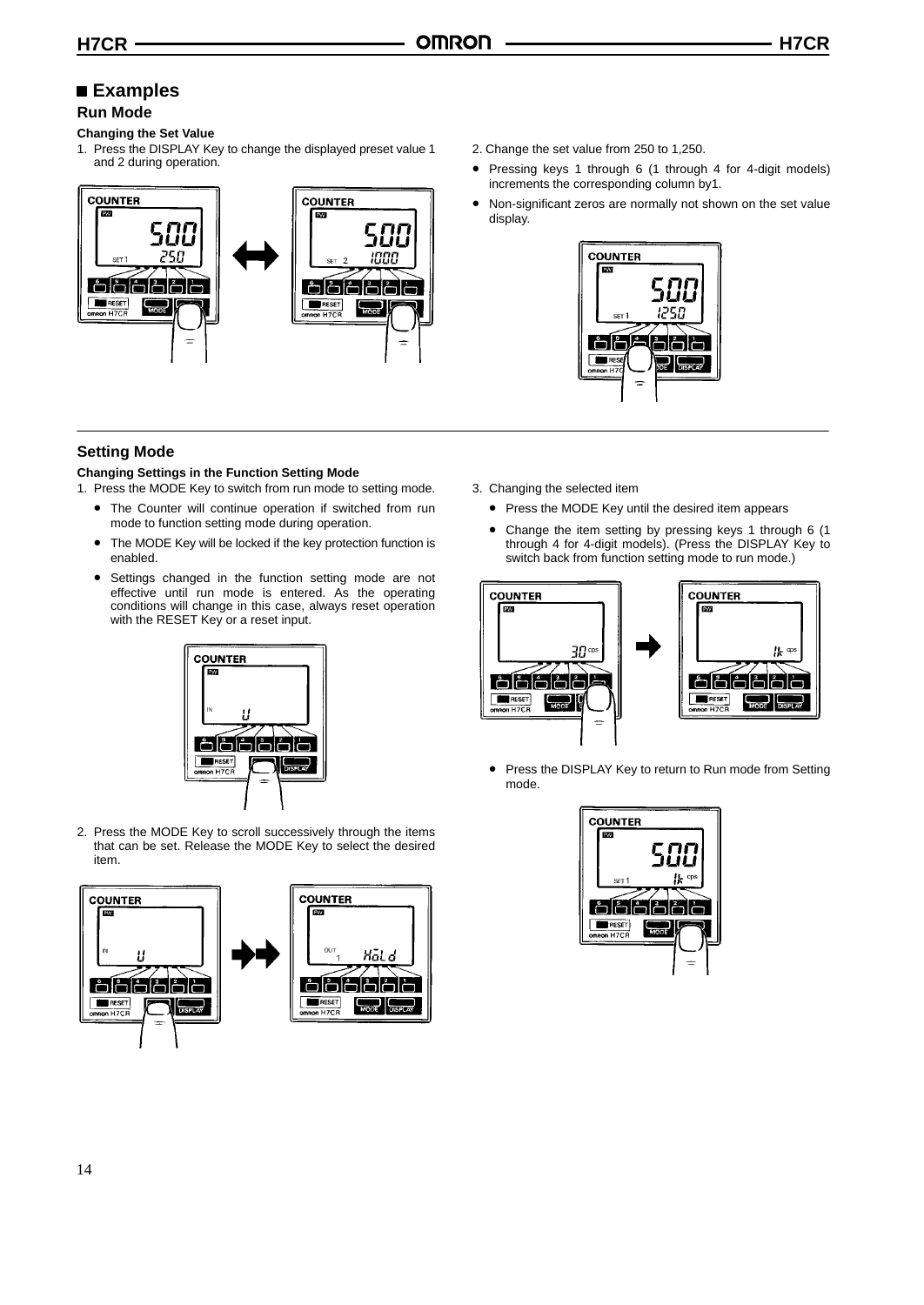0

1

1

Open circuit Count 0 to 2 VDC

# ■ Input Modes and Count Value





L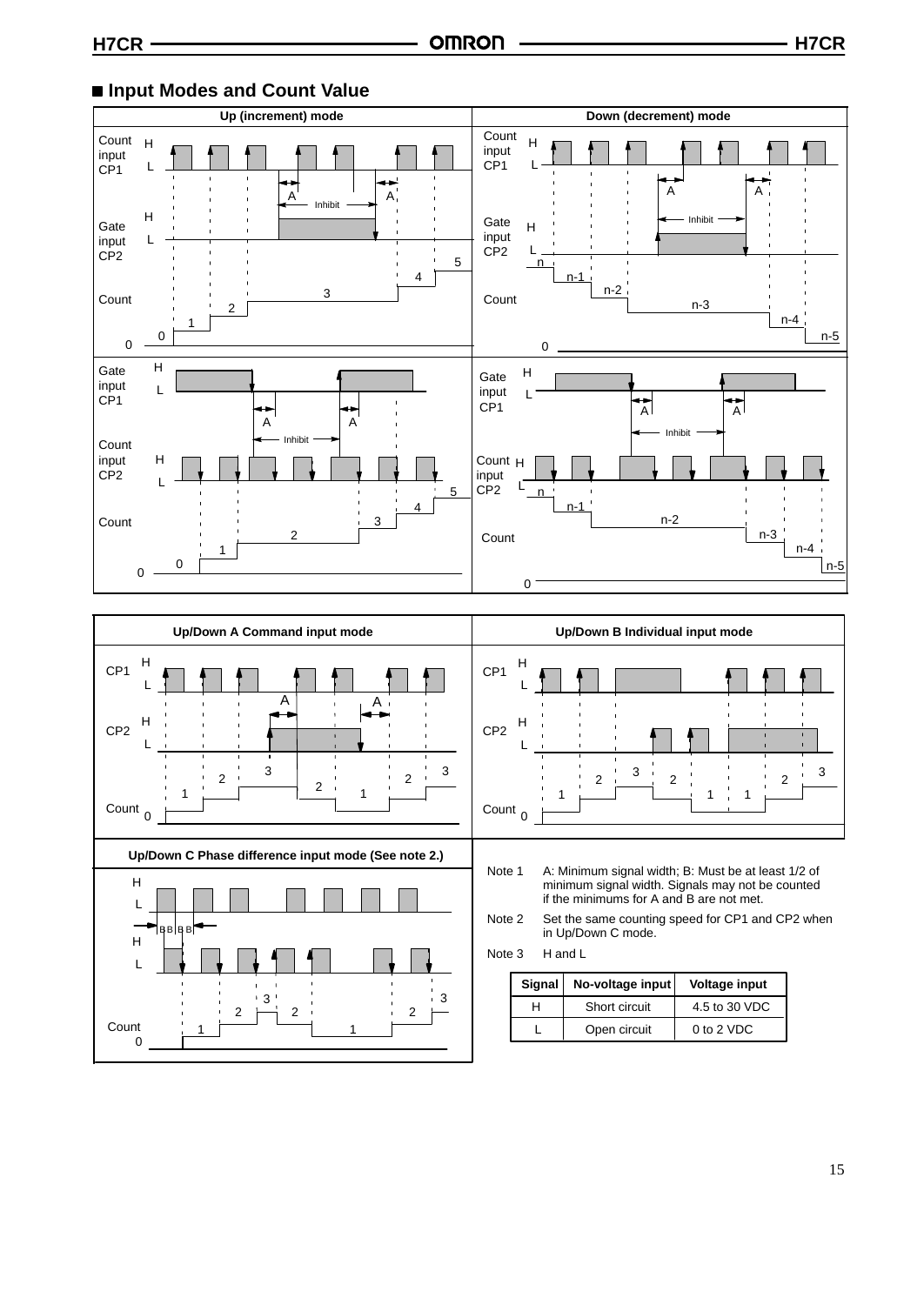# **Input/Output Mode Setting**

**H7CR-A/A4/B/B4/SA/SA4/SB/SB4/8/84/11/114 (N and R modes only apply to the -A and -SA types.)**

Output 2 operation applies for 1-stage models only.

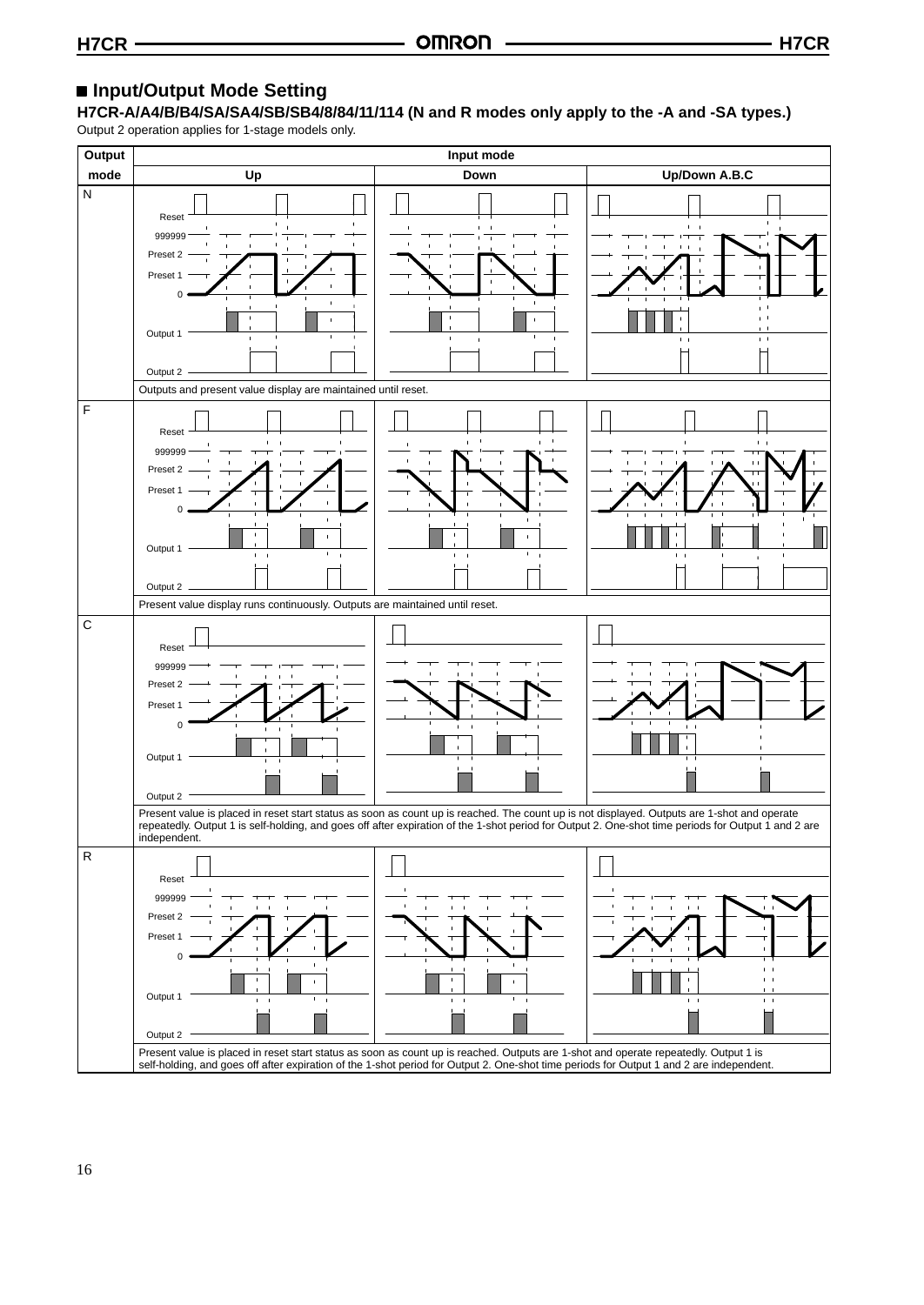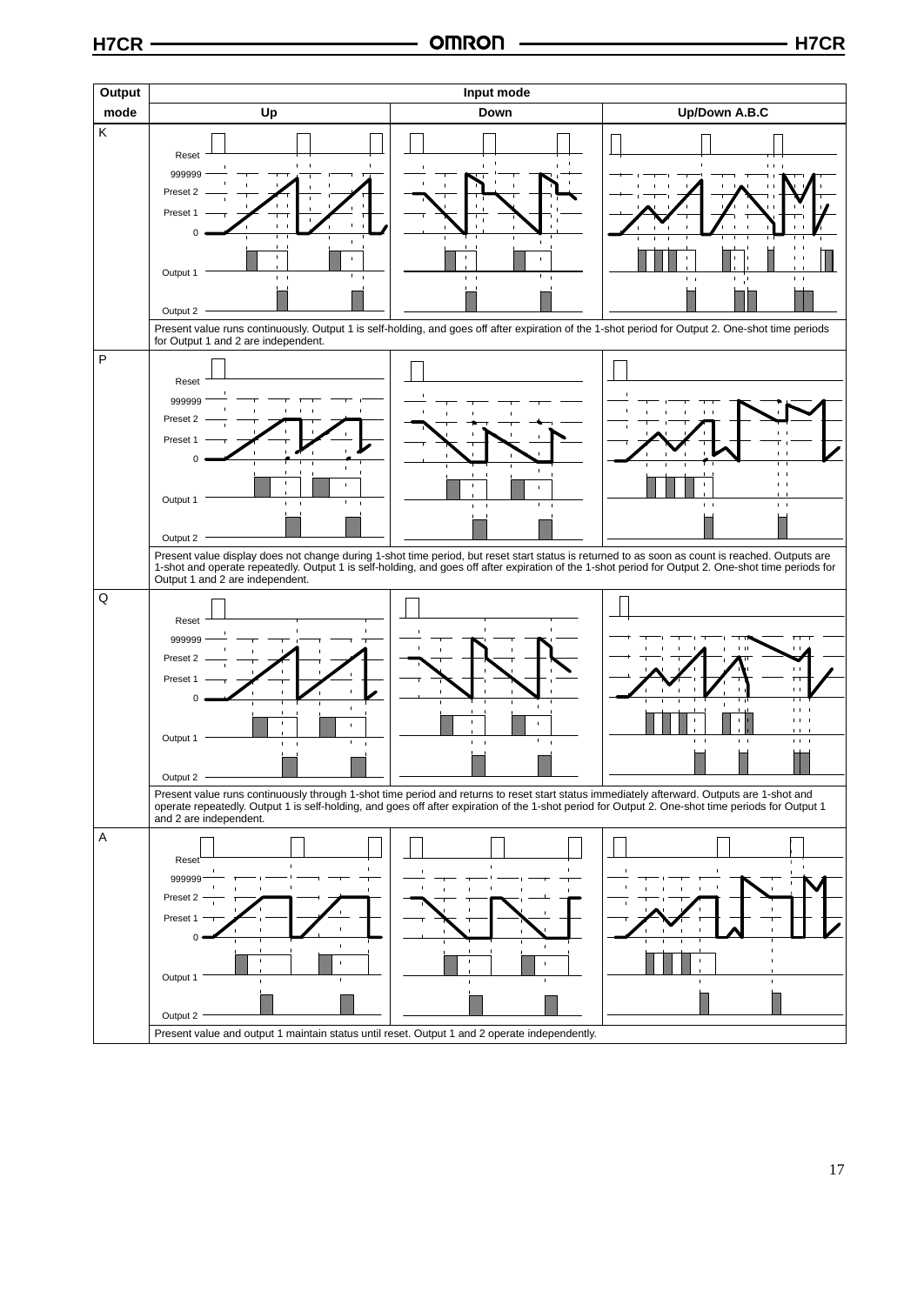# **H7CR H7CR**



One-shot output from Output 2

One-shot outputs can be set to between 10 and 500 ms.

**Note:** When the count value exceeds 999999, the display returns to 0, and when it is smaller than 0, the display changes to 999999.

#### **H7CR-C/SC**

Output 2 operation applies for 1-stage models only.

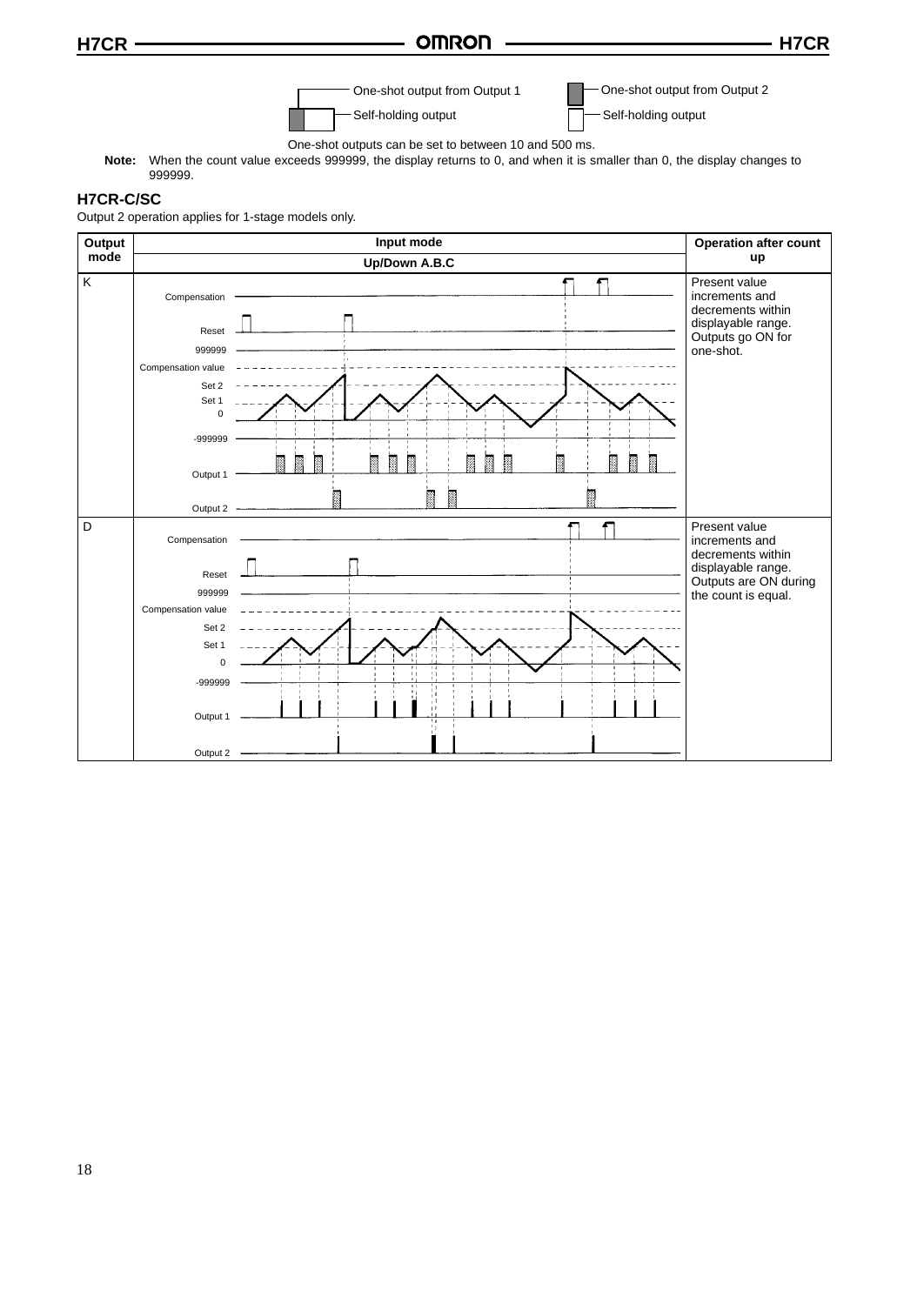

- **Note:** 1. Counting inputs are not applied while the reset input is ON.
	- 2. One-shot outputs, when ON, are turned OFF when the reset input goes ON.
	- 3. One-shot outputs, when ON, are reset and the one-shot output is restarted if a preset designating the output is reached.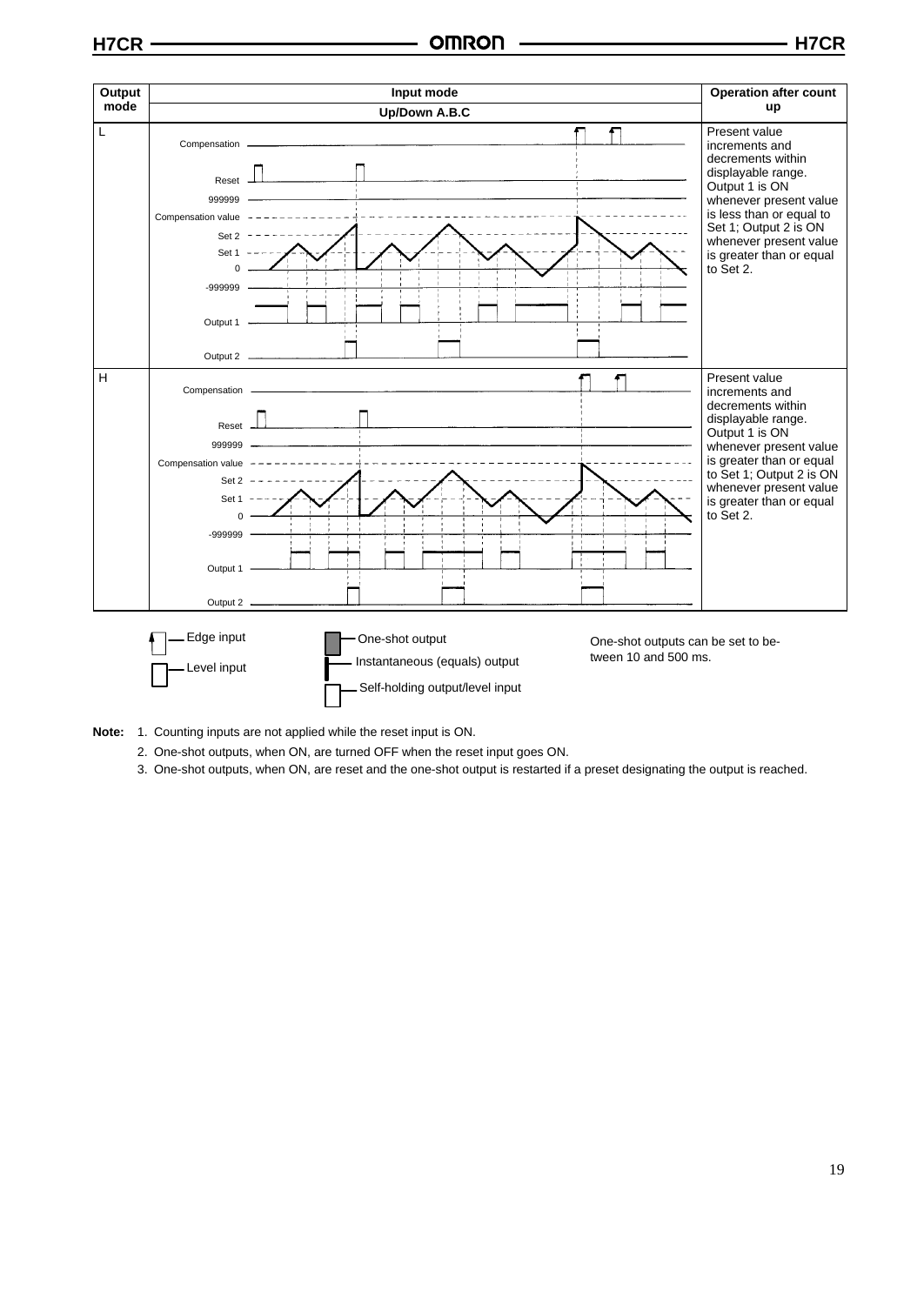# **Dimensions**

**Note:** All units are in millimeters unless otherwise indicated. The dimensions are the same for both the 4-digit and 6-digit models.

## **H7CR-A/B/C**



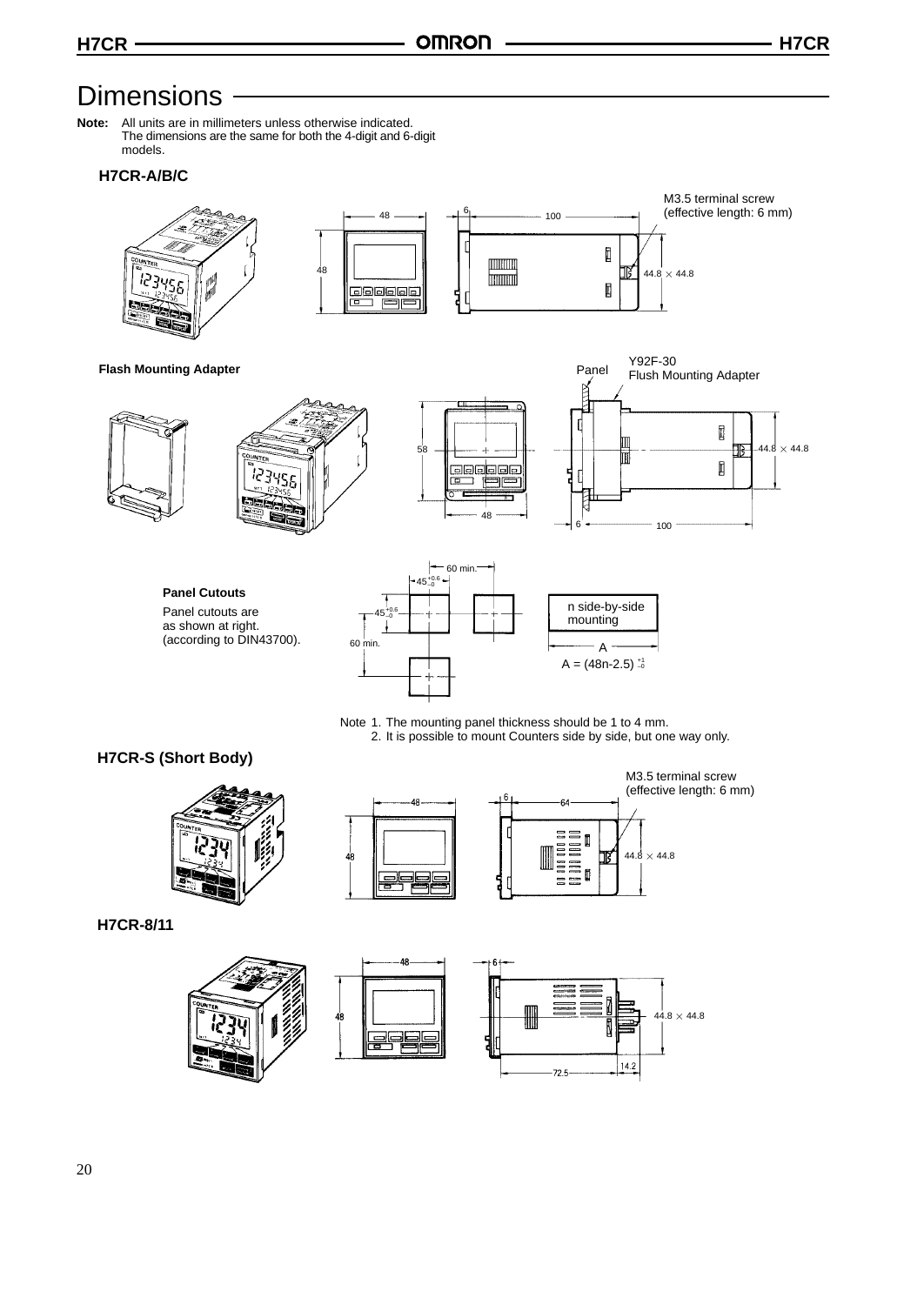#### **Flash Mounting Adapter**

**H7CR-S**



Note 1. The mounting panel thickness should be 1 to 4 mm. 2. It is possible to mount Counters side by side, but only horizontally.

## **H7CR-8/11 Mounting Styles**

**Surface Mounting**



#### **Flush Mounting**







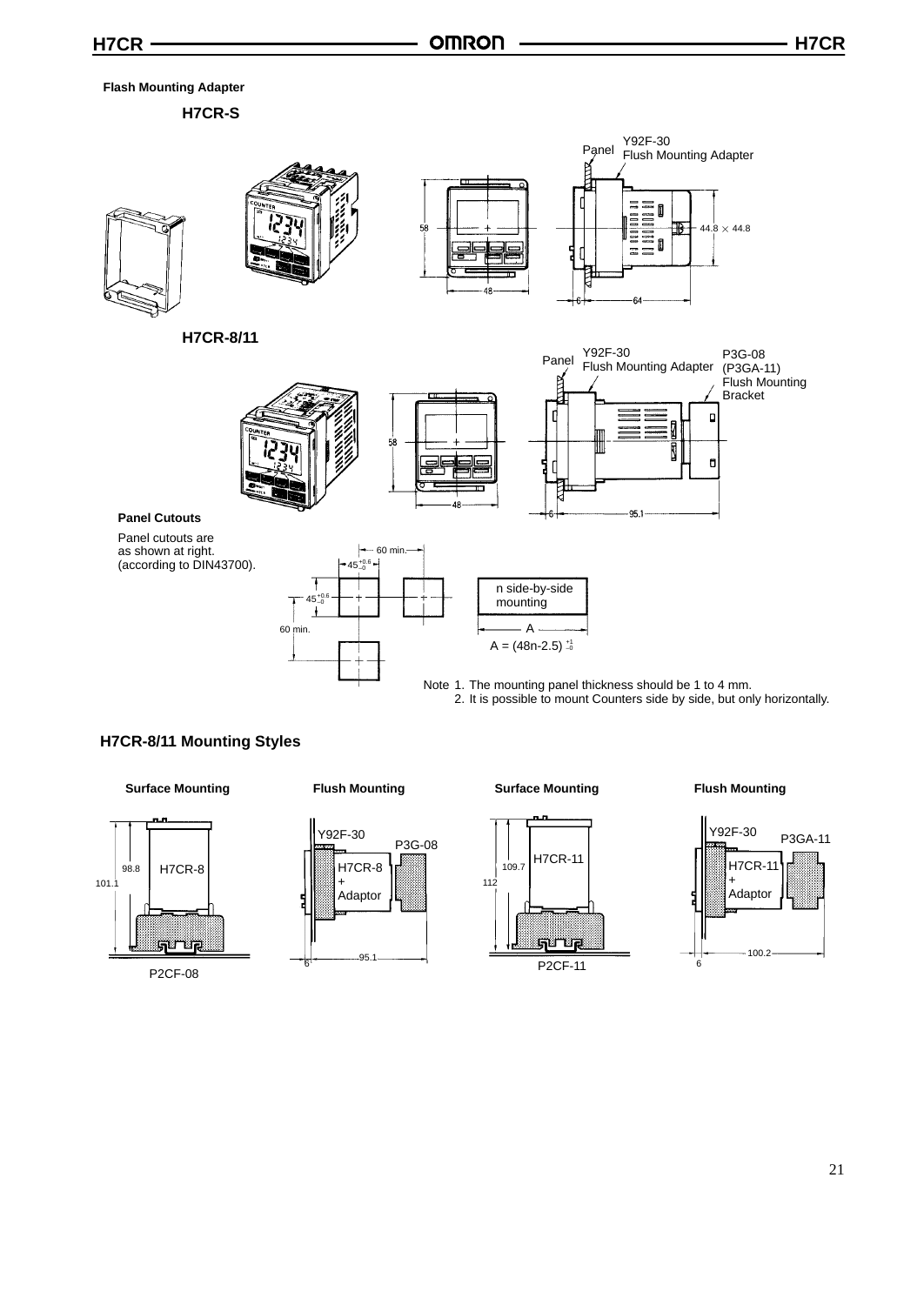# Installation

# **Terminal Arrangement**

Terminal arrangements for the 4-digit models are the same as those shown below.



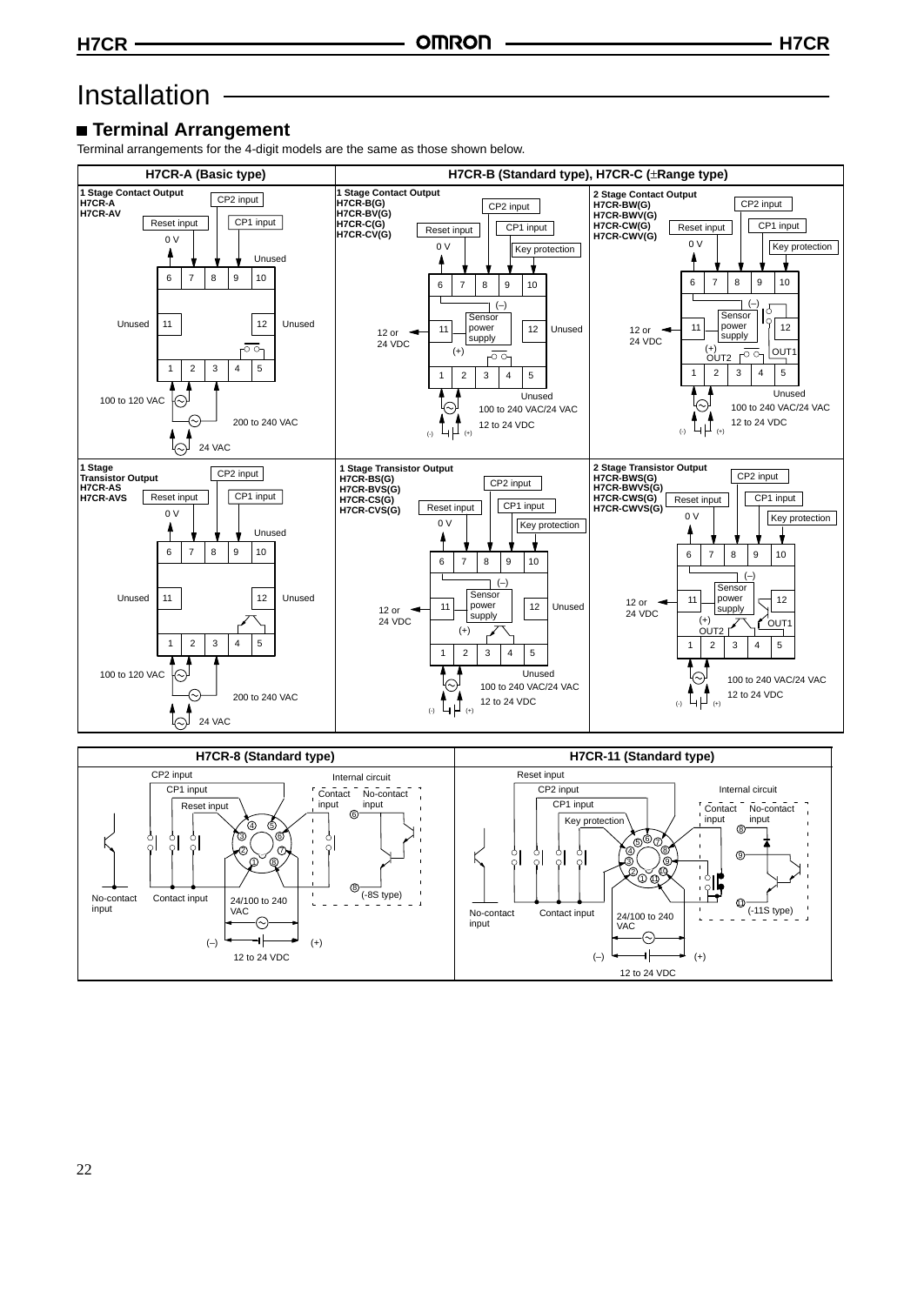



#### **Connections**

The inputs of the H7CR are no-voltage (short circuit or open) inputs and voltage inputs. (Key protection only for no-voltage inputs)

# **No-voltage Inputs (With an External Power Supply)**

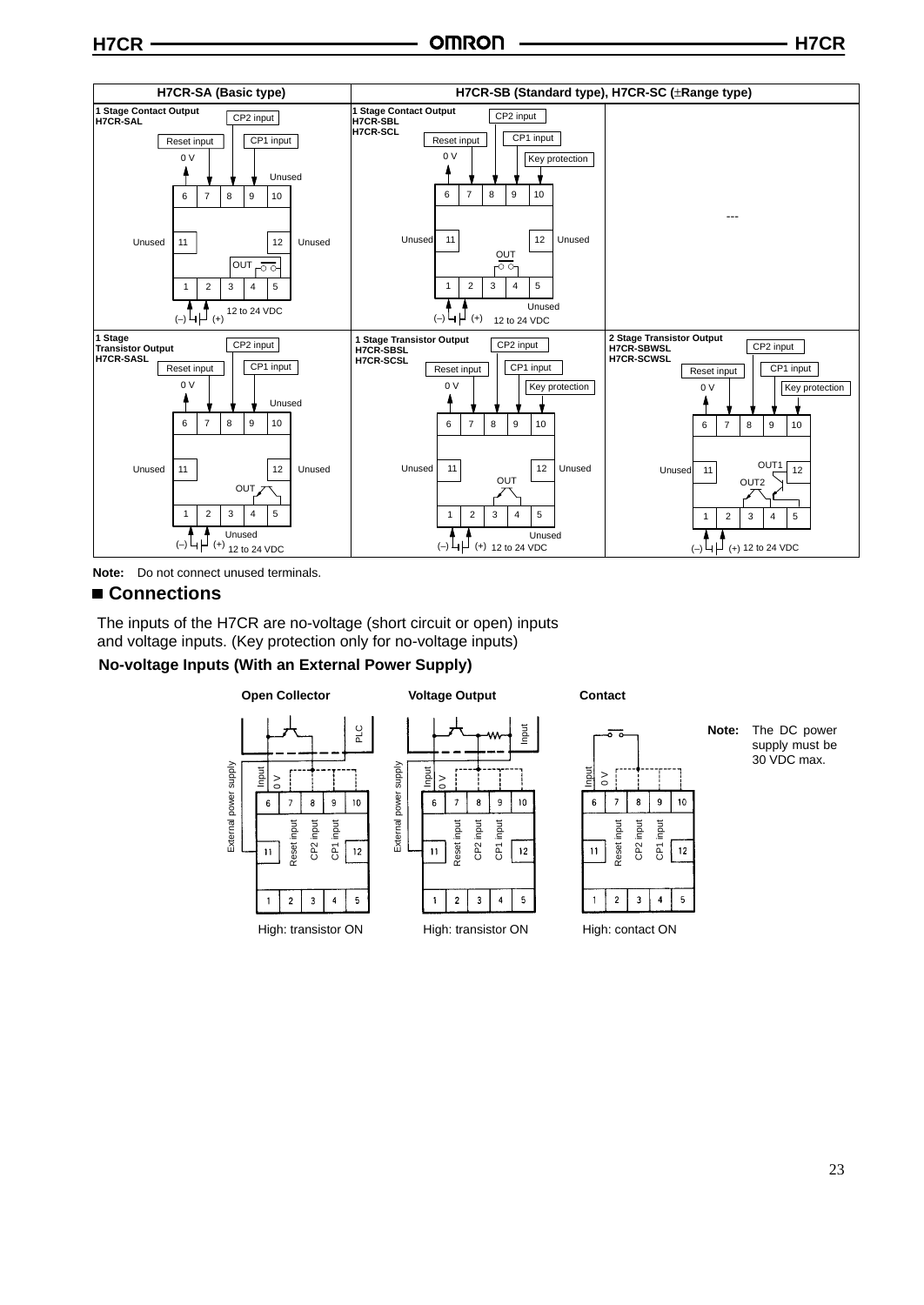#### **No-voltage Inputs (Without an External Power Supply)**

# **Open Collector**









# **No-voltage Input Signal Levels**

| No-contact<br>input | 1. High level<br><b>Transistor ON</b><br>Residual voltage: 2 V max.<br>Impedance when ON: 1 $k\Omega$ max. |
|---------------------|------------------------------------------------------------------------------------------------------------|
|                     | 2. Low level<br><b>Transistor OFF</b><br>Impedance when OFF: 100 k $\Omega$ max.                           |
| Contact<br>input    | Use contacts which can adequate-<br>ly switch 2 mA at 5 V                                                  |

#### **Voltage Inputs (With an External Power Supply)**



**Note:** The DC power supply must be 30 VDC max.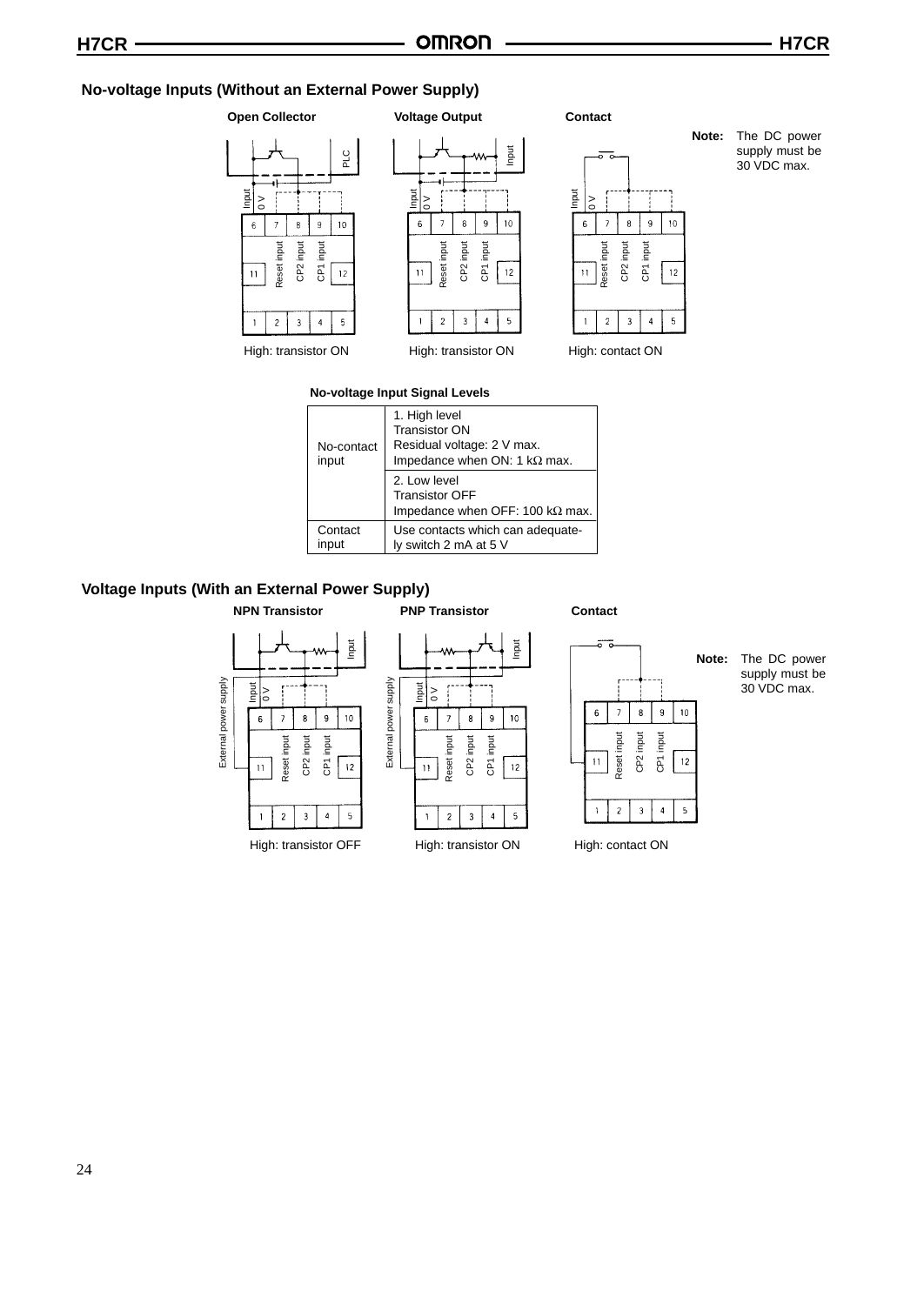## **Voltage Inputs (Without an External Power Supply)**

#### **NPN Transistor**







**Note:** The DC power supply must be 30 VDC max.

#### **Voltage Input Signal Levels**

1. High level 4.5 to 30 VDC 2. Low level 0 to 2 VDC

# **Connection Examples with OMRON Sensors**



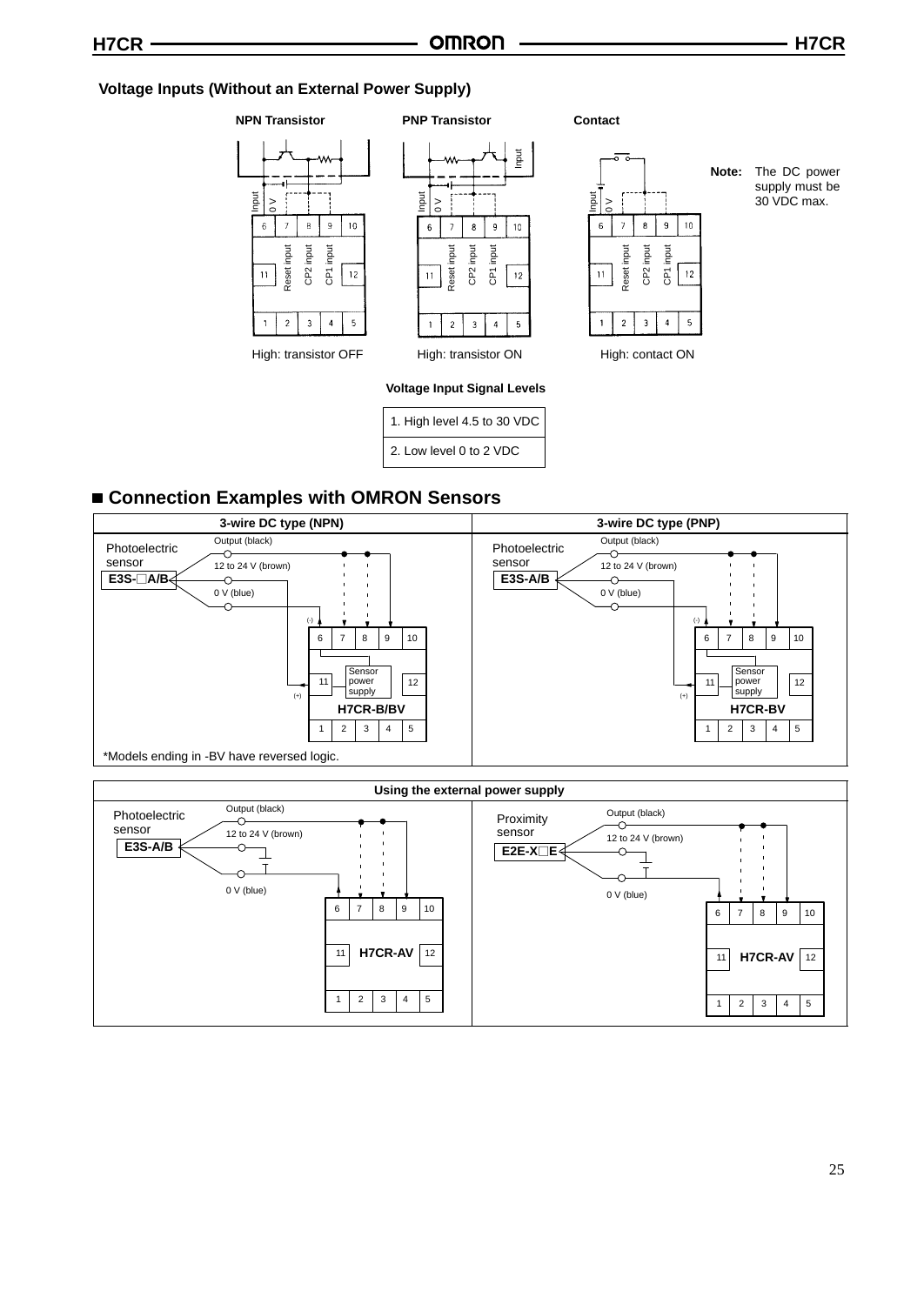# **Rotary Encoder Wiring Example**

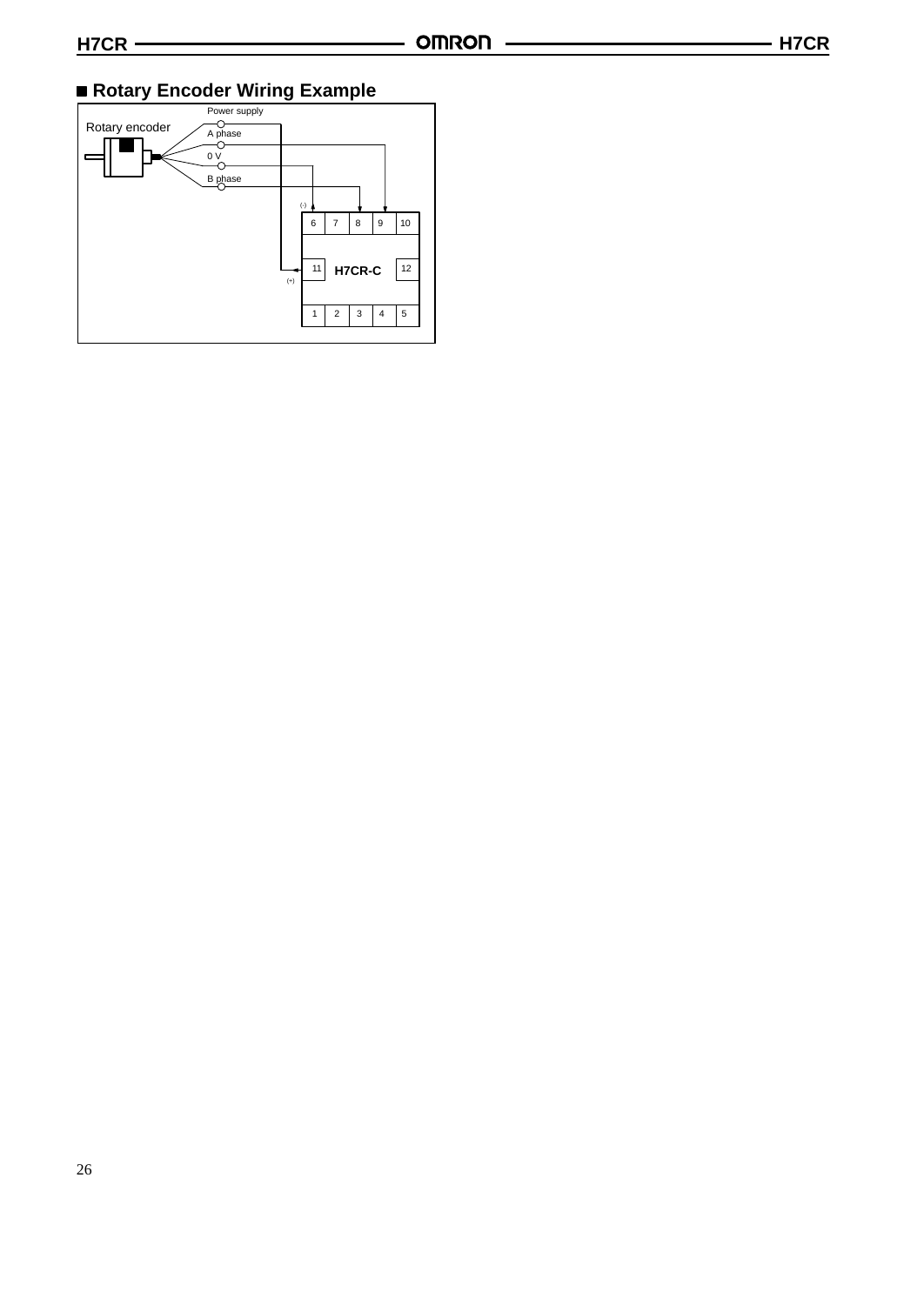# **Precautions**

## **Sensor Power Supply**

• The capacity of the external power supply is 100 mA at 12 V/50 mA at 24 V. When using a 24 VAC/12 to 24 VDC power supply, reduce the load with the power supply voltage, as shown in the following diagram (DC power supplies only).



# **Power Supplies**

• When turning the power ON and OFF, input signal reception is possible, unstable, or impossible as shown in the diagram below. The unstable period will vary with power supply voltage, and the load conditions on external power supplies.



- A switching regulator is used in the internal circuits of counters with 100-to-240-VAC or 12-to-24-VAC specifications, causing an inrush current (approx. 1.5 A) to flow when power is turned on. If the capacity of the power supply to the counter is insufficient, the counter may not start operation. Be sure to provide adequate capacity (recommended supply capacity; H7CR: 15 W min. and H7CR-S: 5 W min.)
- Connect the power supply voltage through a relay or switch in such a way that the voltage reaches a fixed value immediately.

## ■ Transistor Output

• The H7CR transistor output is insulated from the internal circuitry by a photocoupler, so either NPN or PNP output is possible.



# **DIP Switch Setting Changes**

Any changes in the DIP switch settings while power is being supplied is invalid. Restart the power supply.

# ■ Self-diagnostic Function

The following displays will appear if an error occurs. The present value and output enter the same status as after pressing the RESET Key.

| <b>Display</b> | Error                          | Output<br>status | Correction                | <b>Function</b><br>setting |
|----------------|--------------------------------|------------------|---------------------------|----------------------------|
| $\star$        | Present<br>value<br>below min. | No<br>change     | Press<br><b>RESET Key</b> | No<br>change               |
| FFFFFF**       | Present<br>value<br>above max. |                  | or reset<br>input         |                            |
| F <sub>i</sub> | CPU                            | <b>OFF</b>       | Press<br><b>RESET Key</b> |                            |
| FP             | Memory                         |                  |                           | Set at the<br>factory      |

\*Displayed when the present value has fallen below the min. value in the H7CR-C/SC (±range type).

\*\*Displayed when the present value has exceeded the max. value in the H7CR-C/SC (±range type).

# **Operating Environment**

- When using the Counter in an area with much electronic noise. separate the Timer, wiring, and the equipment which generates the input signals as far as possible from the noise sources. It is also recommended to shield the input signal wiring to prevent electronic interference.
- Organic solvents (such as paint thinner), as well as very acidic or basic solutions might damage the outer casing of the Counter.

# **Using the Prescale Function**

- When setting the prescale value, be sure that the set value satisfies this equation: set value "max. value - prescale value'. (if the prescale value is 1,250, 999.999 - 1,250 = 998.749 max.)
- If a higher value is used, the output may be affected, so make sure that the output is produced before starting operation.

## **Changing Set Values**

• When changing the set value while the Counter is operating, the output will be produced if the set value ever equals the present value. To avoid triggering the output, begin by incrementing a higher digit to a large number.

# **Resetting with a Set Value of 0**

• When resetting is performed with the set value set to "0," no output will be given for the safety reasons once the reset is turned OFF (except for the H7CR-C).

## **Output Delay**

The following table shows the delay from when the present value passes the set value until the output is produced. (The delay is the result of output control time, signal transmission time, relay switching time, etc.)

#### **Actual measurements in N and K modes.**

| <b>Control output</b>  | Max. counting<br>speed | Output delay*   |
|------------------------|------------------------|-----------------|
| Contact output 1, 2    | 30 cps                 | 18 to 24 ms     |
|                        | 1 kcps                 | 4.7 to 5.8 ms   |
|                        | 5 kcps                 | 4.4 to 5.4 ms   |
| Transistor output 1, 2 | 30 cps                 | 13.5 to 20 ms   |
|                        | 1 kcps                 | 0.59 to 0.81 ms |
|                        | 5 kcps                 | 0.29 to 0.44ms  |